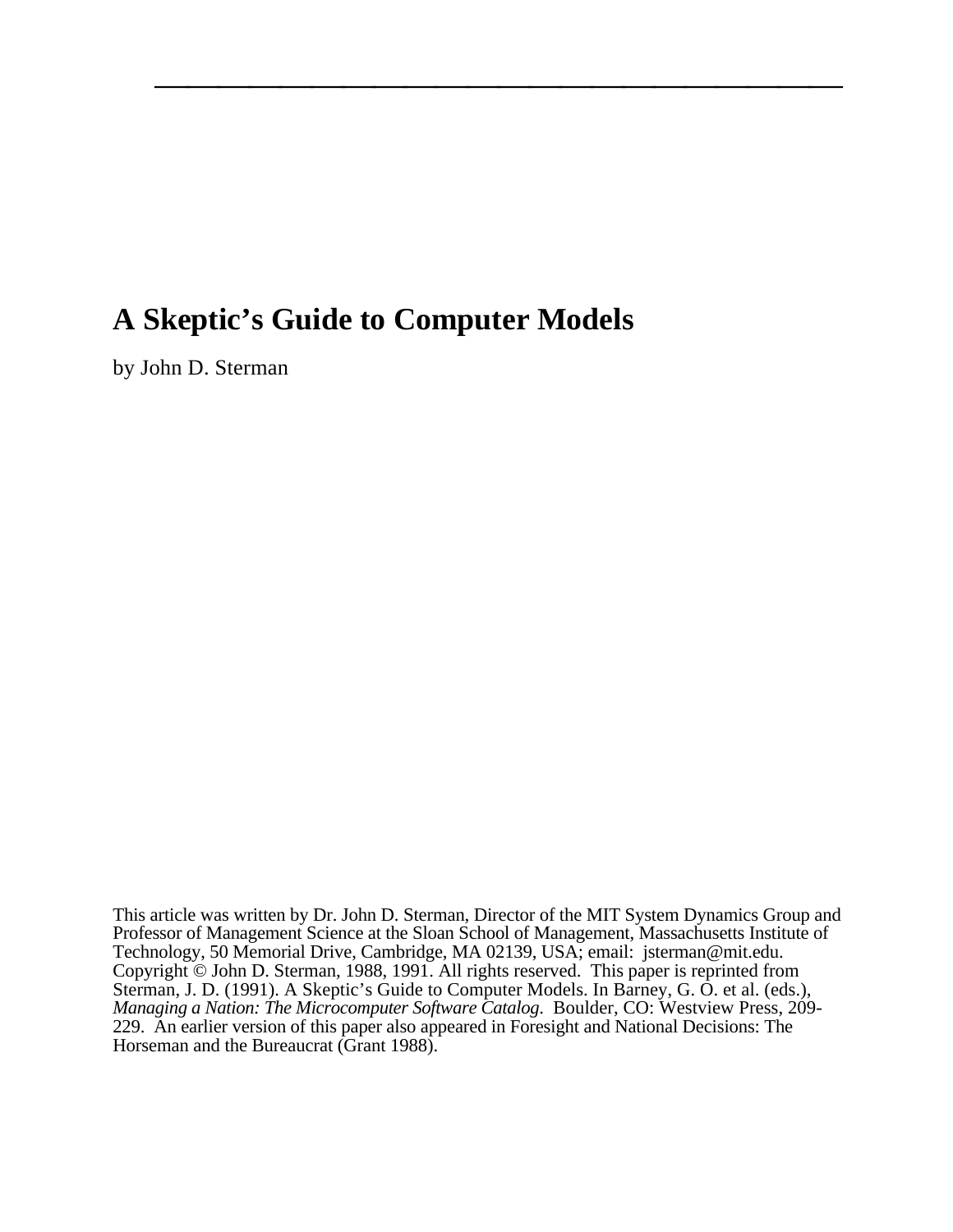| Two Kinds of Models: Optimization Versus Simulation and Econometrics6 |  |
|-----------------------------------------------------------------------|--|
|                                                                       |  |
|                                                                       |  |
|                                                                       |  |
|                                                                       |  |
|                                                                       |  |
|                                                                       |  |
|                                                                       |  |
|                                                                       |  |
|                                                                       |  |
|                                                                       |  |
|                                                                       |  |
|                                                                       |  |
|                                                                       |  |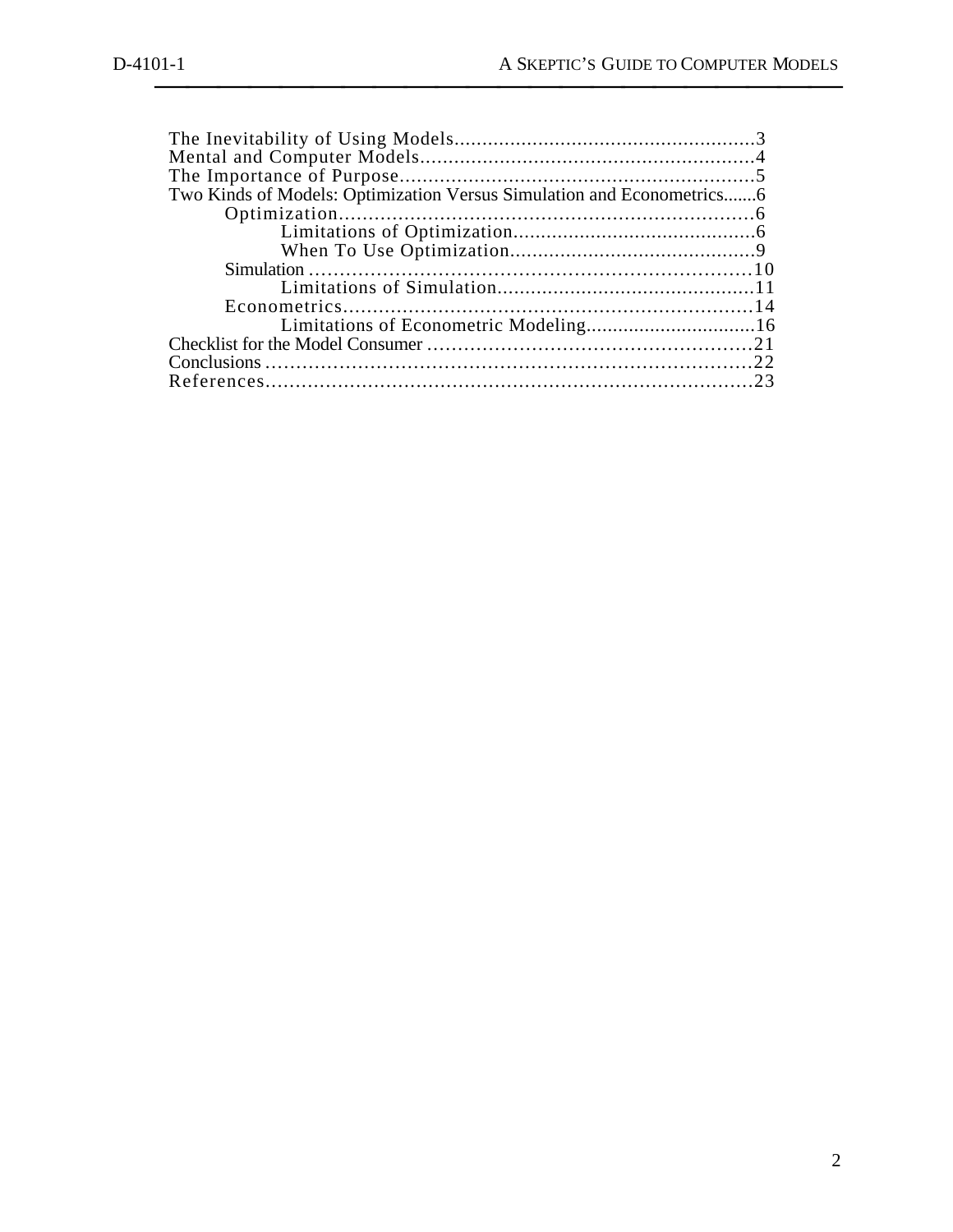# **A Skeptic's Guide to Computer Models...**

But Mousie, thou art no they lane In proving foresight may be vain; The best-laid schemes o' mice an' men Gang aft a-gley, An lea'e us nought but grief an' pain, For promis'd joy! **Robert Burns, "To a Mouse"**

# **The Inevitability of Using Models**

Computer modeling of social and economic systems is only about three decades old. Yet in that time, computer models have been used to analyze everything from inventory management in corporations to the performance of national economies, from the optimal distribution of fire stations in New York City to the interplay of global population, resources, food, and pollution. Certain computer models, such as *The Limits to Growth* (Meadows et al. 1972), have been front page news. In the US, some have been the subject of numerous congressional hearings and have influenced the fate of legislation. Computer modeling has become an important industry, generating hundreds of millions of dollars of revenues annually.

As computers have become faster, cheaper, and more widely available, computer models have become commonplace in forecasting and public policy analysis, especially in economics, energy and resources, demographics, and other crucial areas. As computers continue to proliferate, more and more policy debates—both in government and the private sector—will involve the results of models. Though not all of us are going to be model builders, we all are becoming model consumers, regardless of whether we know it (or like it). The ability to understand and evaluate computer models is fast becoming a prerequisite for the policy maker, legislator, lobbyist, and citizen alike.

During our lives, each of us will be faced with the result of models and will have to make judgments about their relevance and validity. Most people, unfortunately, cannot make these decisions in an intelligent and informed manner, since for them computer models are *black boxes*: devices that operate in completely mysterious ways. Because computer models are so poorly understood by most people, it is easy for them to be misused, accidentally or intentionally. Thus there have been many cases in which computer models have been used to justify decisions already made and actions already taken, to provide a scapegoat when a forecast turned out wrong, or to lend specious authority to an argument.

If these misuses are to stop and if modeling is to become a rational tool of the general public, rather than remaining the special magic of a technical priesthood, a basic understanding of models must become more widespread. This paper takes a step toward this goal by offering model consumers a peek inside the black boxes. The computer models it describes are the kinds used in foresight and policy analysis (rather than physical system models such as NASA uses to test the space shuttle). The characteristics and capabilities of the models, their advantages and disadvantages, uses and misuses are all addressed. The fundamental assumptions of the major modeling techniques are discussed, as is the appropriateness of these techniques for foresight and policy analysis. Consideration is also given to the crucial questions a model user should ask when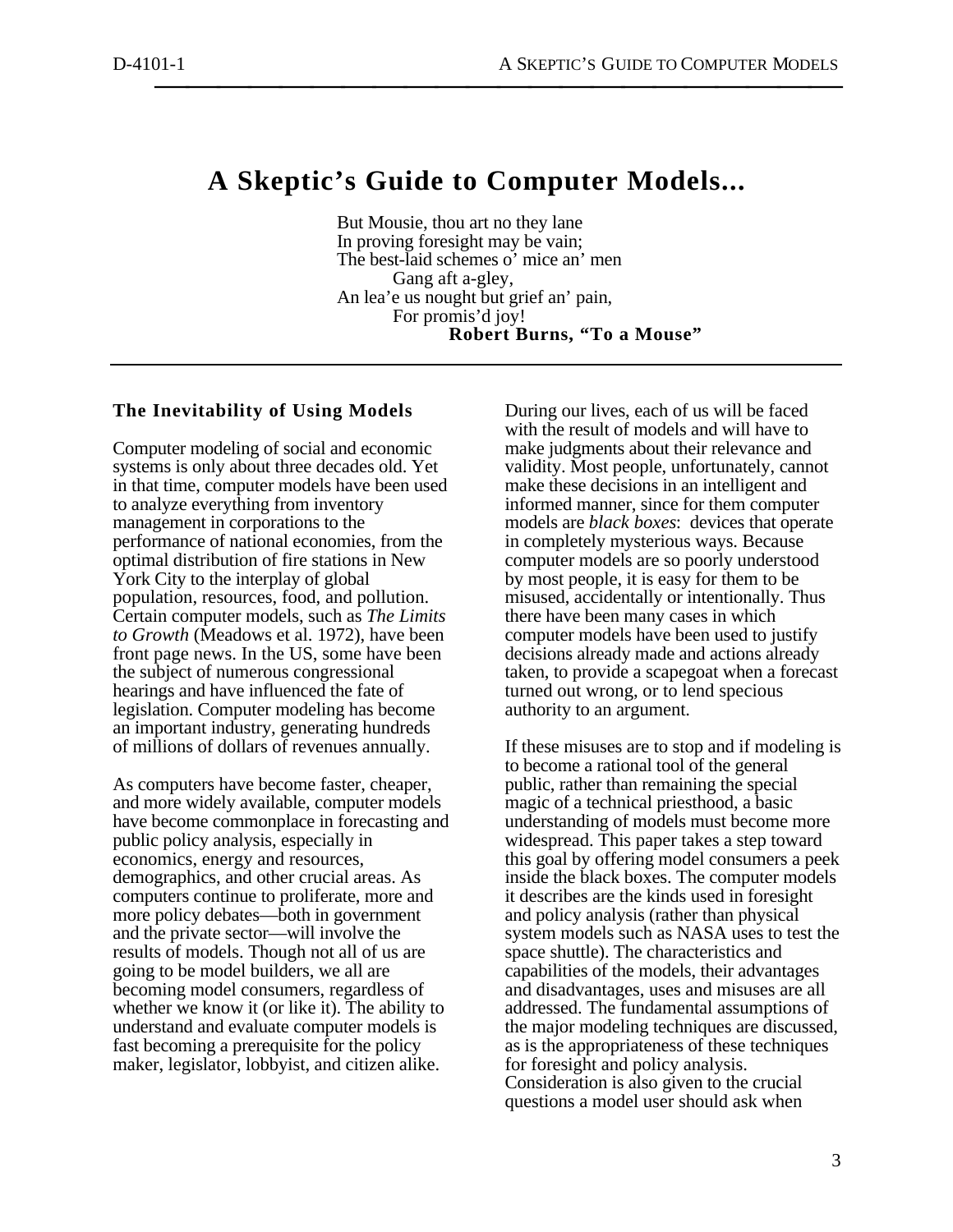evaluating the appropriateness and validity of a model.

# **Mental and Computer Models**

Fortunately, everyone is already familiar with models. People use models—mental models—every day. Our decisions and actions are based not on the real world, but on our mental images of that world, of the relationships among its parts, and of the influence our actions have on it.

Mental models have some powerful advantages. A mental model is flexible; it can take into account a wider range of information than just numerical data; it can be adapted to new situations and be modified as new information becomes available. Mental models are the filters through which we interpret our experiences, evaluate plans, and choose among possible courses of action. The great systems of philosophy, politics, and literature are, in a sense, mental models.

But mental models have their drawbacks also. They are not easily understood by others; interpretations of them differ. The assumptions on which they are based are usually difficult to examine, so ambiguities and contradictions within them can go undetected, unchallenged, and unresolved.

That we have trouble grasping other people's mental models may seem natural. More surprising, we are not very good at constructing and understanding our own mental models or using them for decision making. Psychologists have shown that we can take only a few factors into account in making decisions (Hogarth 1980; Kahneman, Slovic, and Tversky 1982). In other words, the mental models we use to make decisions are usually extremely simple. Often these models are also flawed, since we frequently make errors in deducing the consequences of the assumptions on which they are based.

Our failure to use rational mental models in our decision-making has been well demonstrated by research on the behavior of people in organizations (e.g., families, businesses, the government). This research shows that decisions are not made by rational consideration of objectives, options, and

consequences. Instead, they often are made by rote, using standard operating procedures that evolve out of tradition and adjust only slowly to changing conditions (Simon 1947, 1979). These procedures are determined by the role of the decision makers within the organization, the amount of time they have to make decisions, and the information available to them.

But the individual perspectives of the decision-makers may be parochial, the time they have to weigh alternatives insufficient, and the information available to them dated, biased, or incomplete. Furthermore, their decisions can be strongly influenced by authority relations, organizational context, peer pressure, cultural perspective, and selfish motives. Psychologists and organizational observers have identified dozens of different biases that creep into human decision making because of cognitive limitations and organizational pressures (Hogarth 1980; Kahneman, Slovic, and Tversky 1982). As a result, many decisions turn out to be incorrect; choosing the best course of action is just too complicated and difficult a puzzle.

Hamlet exclaims (perhaps ironically) "What a piece of work is a man, how noble in reason, how infinite in faculties...!" But it seems that we, like Hamlet himself, are simply not capable of making error-free decisions that are based on rational models and are uninfluenced by societal and emotional pressures.

Enter the computer model. In theory, computer models offer improvements over mental models in several respects:

They are explicit; their assumptions are stated in the written documentation and open to all for review.

They infallibly compute the logical consequences of the modeler's assumptions.

They are comprehensive and able to interrelate many factors simultaneously.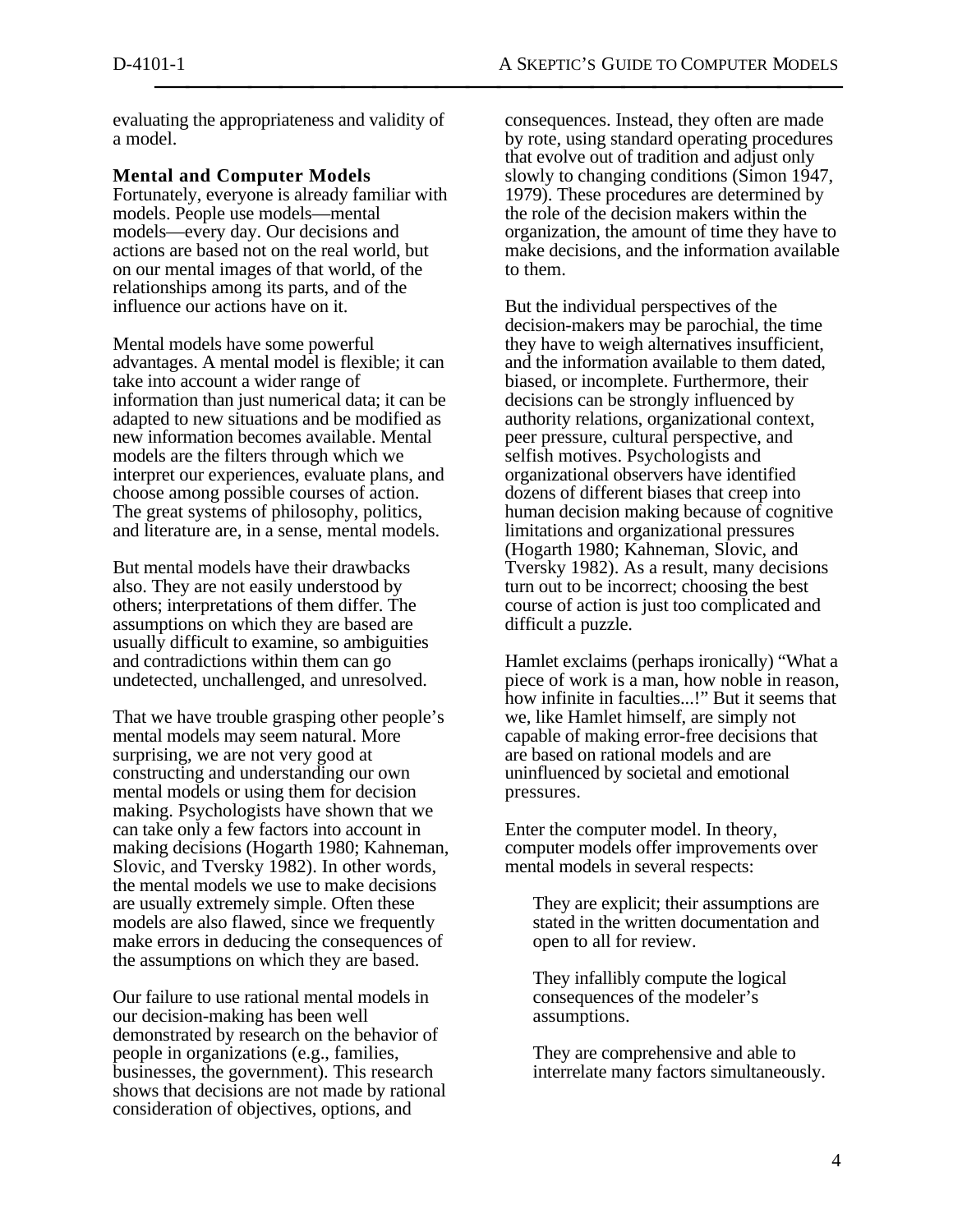A computer model that actually has these characteristics has powerful advantages over a mental model. In practice, however, computer models are often less than ideal:

They are so poorly documented and complex that no one can examine their assumptions. They are black boxes.

They are so complicated that the user has no confidence in the consistency or correctness of the assumptions.

They are unable to deal with relationships and factors that are difficult to quantify, for which numerical data do not exist, or that lie outside the expertise of the specialists who built the model.

Because of these possible flaws, computer models need to be examined carefully by potential users. But on what basis should models be judged? How does one know whether a model is well or badly designed, whether its results will be valid or not? How can a prospective user decide whether a type of modeling or a specific model is suitable for the problem at hand? How can misuses of models be recognized and prevented? There is no single comprehensive answer, but some useful guidelines are given on the following pages.

## **The Importance of Purpose**

A model must have a clear purpose, and that purpose should be to solve a particular problem. A clear purpose is the single most important ingredient for a successful modeling study. Of course, a model with a clear purpose can still be incorrect, overly large, or difficult to understand. But a clear purpose allows model users to ask questions that reveal whether a model is useful for solving the problem under consideration.

Beware the analyst who proposes to model an entire social or economic system rather than a problem. Every model is a representation of a system—a group of functionally interrelated elements forming a complex whole. But for the model to be useful, it must address a specific problem and must simplify rather than attempting to mirror in detail an entire system.

What is the difference? A model designed to understand how the business cycle can be stabilized is a model of a problem. It deals with a part of the overall economic system. A model designed to understand how the economy can make a smooth transition from oil to alternative energy sources is also a model of a problem; it too addresses only a limited system within the larger economy. A model that claims to be a representation of the entire economy is a model of a whole system. Why does it matter? The usefulness of models lies in the fact that they simplify reality, putting it into a form that we can comprehend. But a truly comprehensive model of a complete system would be just as complex as that system and just as inscrutable. The map is not the territory—and a map as detailed as the territory would be of no use (as well as being hard to fold).

The art of model building is knowing what to cut out, and the purpose of the model acts as the logical knife. It provides the criterion about what will be cut, so that only the essential features necessary to fulfill the purpose are left. In the example above, since the purpose of the comprehensive model would be to represent the entire economic system, few factors could be excluded. In order to answer all questions about the economy, the model would have to include an immense range of long-term and shortterm variables. Because of its size, its underlying assumptions would be difficult to examine. The model builders—not to mention the intended consumers—would probably not understand its behavior, and its validity would be largely a matter of faith.

A model designed to examine just the business cycle or the energy transition would be much smaller, since it would be limited to those factors believed to be relevant to the question at hand. For example, the business cycle model need not include long-term trends in population growth and resource depletion. The energy transition model could exclude short-term changes related to interest, employment, and inventories. The resulting models would be simple enough so that their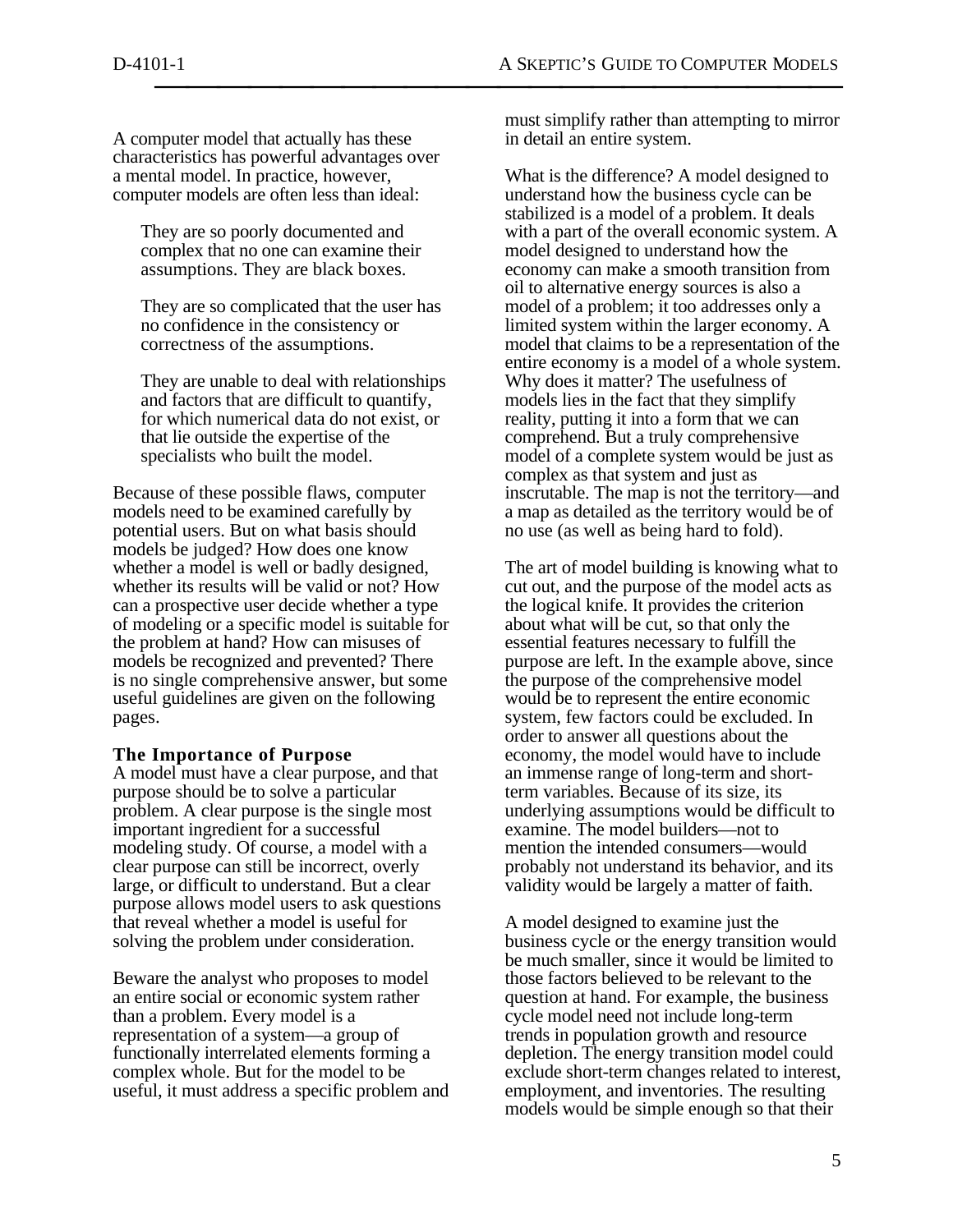assumptions could be examined. The relation of these assumptions to the most important theories regarding the business cycle and resource economics could then be assessed to determine how useful the models were for their intended purposes.

#### **Two Kinds of Models: Optimization Versus Simulation and Econometrics**

There are many types of models, and they can be classified in many ways. Models can be static or dynamic, mathematical or physical, stochastic or deterministic. One of the most useful classifications, however, divides models into those that optimize versus those that simulate. The distinction between optimization and simulation models is particularly important since these types of models are suited for fundamentally different purposes.

# **Optimization**

The Oxford English Dictionary defines *optimize* as "to make the best of most of; to develop to the utmost." The output of an optimization model is a statement of the best way to accomplish some goal. Optimization models do not tell you what will happen in a certain situation. Instead they tell you what to do in order to make the best of the situation; they are normative or prescriptive models.

Let us take two examples. A nutritionist would like to know how to design meals that fulfill certain dietary requirements but cost as little as possible. A salesperson must visit certain cities and would like to know how to make the trip as quickly as possible, taking into account the available flights between the cities. Rather than relying on trial and error, the nutritionist and the salesperson could use optimization models to determine the best solutions to these problems.

An optimization model typically includes three parts. The *objective function* specifies the goal or objective. For the nutritionist, the objective is to minimize the cost of the meals. For the salesperson, it is to minimize the time spent on the trip. The *decision variables* are the choices to be made. In our examples, these would be the food to serve at each meal and the order in which to visit the cities. The *constraints* restrict the choices of the decision

variables to those that are acceptable and possible. In the diet problem, one constraint would specify that daily consumption of each nutrient must equal or exceed the minimum requirement. Another might restrict the number of times a particular food is served during each week. The constraints in the travel problem would specify that each city must be visited at least once and would restrict the selection of routes to actually available connections.

An optimization model takes as inputs these three pieces of information—the goals to be met, the choices to be made, and the constraints to be satisfied. It yields as its output the best solution, i.e., the optimal decisions given the assumptions of the model. In the case of our examples, the models would provide the best set of menus and the most efficient itinerary.

 *Limitations of Optimization*  Many optimization models have a variety of limitations and problems that a potential user should bear in mind. These problems are: difficulties with the specification of the objective function, unrealistic linearity, lack of feedback, and lack of dynamics.

*Specification of the Objective Function: Whose Values?* The first difficulty with optimization models is the problem of specifying the objective function, the goal that the model user is trying to reach. In our earlier examples, it was fairly easy to identify the objective functions of the nutritionist and the salesperson, but what would be the objective function for the mayor of New York? To provide adequate city services for minimal taxes? To encourage the arts? To improve traffic conditions? The answer depends, of course, on the perspective of the person you ask.

The objective function embodies values and preferences, but which values, whose preferences? How can intangibles be incorporated into the objective function? How can the conflicting goals of various groups be identified and balanced? These are hard questions, but they are not insurmountable. Intangibles often can be quantified, at least roughly, by breaking them into measurable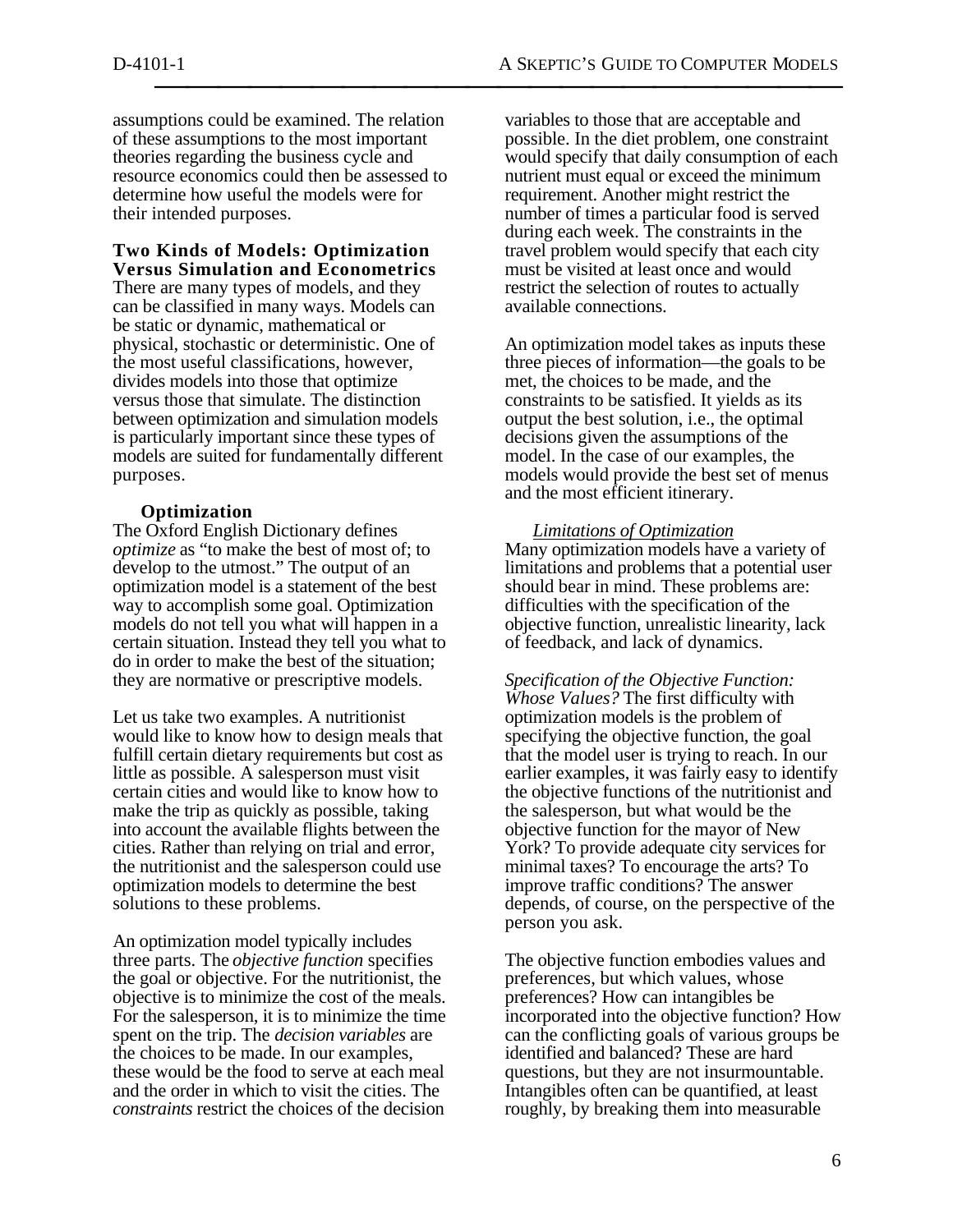components. For example, the quality of life in a city might be represented as depending on the rate of unemployment, air pollution levels, crime rate, and so forth. There are also techniques available for extracting information about preferences from interviews and other impressionistic data. Just the attempt to make values explicit is a worthwhile exercise in any study and may have enormous value for the clients of a modeling project.

It is important that potential users keep in mind the question of values when they examine optimization models. The objective function and the constraints should always be scrutinized to determine what values they embody, both explicitly and by omission. Imagine that a government employee, given responsibility for the placement of sewage treatment plants along a river, decides to use an optimization model in making the decision. The model has as its objective function the cheapest arrangement of plants; a constraint specifies that the arrangement must result in water quality standards being met. It would be important for the user to ask how the model takes into account the impacts the plants will have on fishing, recreation, wild species, and development potential in the areas where they are placed. Unless these considerations are explicitly incorporated into the model, they are implicitly held to be of no value.

*Linearity.* Another problem, and one that can seriously undermine the verisimilitude of optimization models, is their linearity. Because a typical optimization problem is very complex, involving hundreds or thousands of variables and constraints, the mathematical problem of finding the optimum is extremely difficult. To render such problems tractable, modelers commonly introduce a number of simplifications. Among these is the assumption that the relationships in the system are linear. In fact, the most popular optimization technique, linear programming, requires that the objective function and all constraints be linear.

Linearity is mathematically convenient, but in reality it is almost always invalid. Consider,

for example, a model of a firm's inventory distribution policies. The model contains a specific relationship between inventory and shipments—if the inventory of goods in the warehouse is 10 percent below normal, shipment may be reduced by, say, 2 percent since certain items will be out of stock. If the model requires this relationship to be linear, then a 20 percent shortfall will reduce shipments by 4 percent, a 30 percent shortfall by 6 percent, and so on. And when the shortfall is 100 percent? According to the model, shipments will still be 80 percent of normal. But obviously, when the warehouse is empty, no shipments are possible. The linear relationship within the model leads to an absurdity.

The warehouse model may seem trivial, but the importance of non-linearity is well demonstrated by the sorry fate of the passenger pigeon, *Ectopistes migratorius.* When Europeans first colonized North America, passenger pigeons were extremely abundant. Huge flocks of the migrating birds would darken the skies for days. They often caused damage to crops and were hunted both as a pest and as food. For years, hunting had little apparent impact on the population; the prolific birds seemed to reproduce fast enough to offset most losses. Then the number of pigeons began to decline—slowly at first, then rapidly. By 1914, the passenger pigeon was extinct.

The disappearance of the passenger pigeons resulted from the non-linear relationship between their population density and their fertility. In large flocks they could reproduce at high rates, but in smaller flocks their fertility dropped precipitously. Thus, when hunting pressure was great enough to reduce the size of a flock somewhat, the fertility in that flock also fell. The lower fertility lead to a further decrease in the population size, and the lower population density resulted in yet lower birth rates, and so forth, in a vicious cycle.

Unfortunately, the vast majority of optimizations models assume that the world is linear. There are, however, techniques available for solving certain non-linear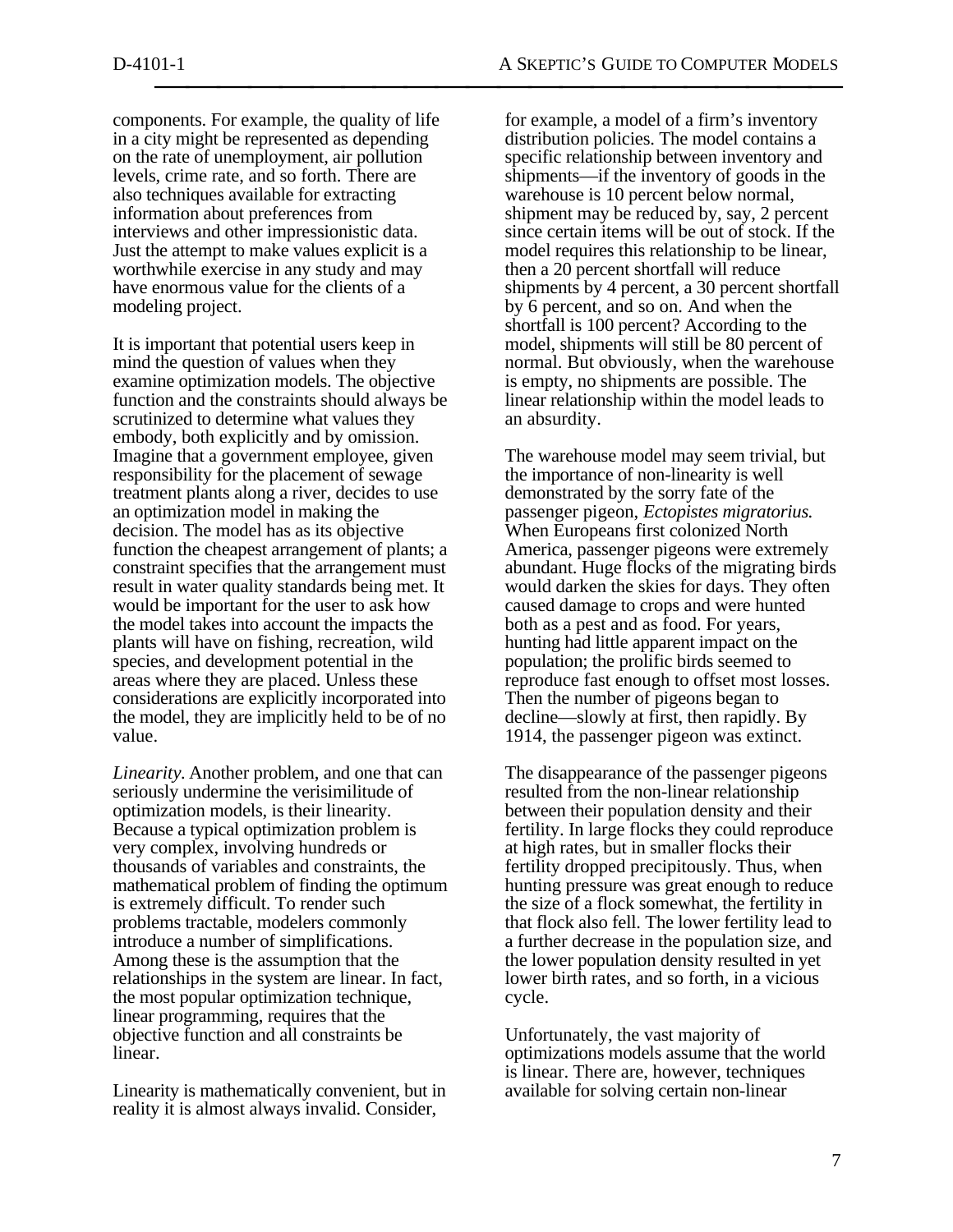optimization problems, and research is continuing.

*Lack of Feedback.* Complex systems in the real world are highly interconnected, having a high degree of feedback among sectors. The results of decisions feed back through physical, economic, and social channels to alter the conditions on which the decisions were originally made. Some models do not reflect this reality, however. Consider an optimization model that computes the best size of sewage treatment plants to build in an area. The model will probably assume that the amount of sewage needing treatment will remain the same, or that it will grow at a certain rate. But if water quality improves because of sewage treatment, the area will become more attractive and development will increase, ultimately leading to a sewage load greater than expected.

Models that ignore feedback effects must rely on *exogenous variables* and are said to have a narrow boundary. Exogenous variables are ones that influence other variables in the model but are not calculated by the model. They are simply given by a set of numerical values over time, and they do not change in response to feedback. The values of exogenous variables may come from other models but are most likely the product of an unexaminable mental model. The *endogenous variables,* on the other hand, are calculated by the model itself. They are the variables explained by the structure of the model, the ones for which the modeler has an explicit theory, the ones that respond to feedback.

Ignoring feedback can result in policies that generate unanticipated side effects or are diluted, delayed, or defeated by the system (Meadows 1982). An example is the construction of freeways in the 1950s and 1960s to alleviate traffic congestion in major US cities. In Boston it used to take half an hour to drive from the city neighborhood of Dorchester to the downtown area, a journey of only a few miles. Then a limited access highway network was built around the city, and travel time between Dorchester and downtown dropped substantially.

But there's more to the story. Highway construction led to changes that fed back into the system, causing unexpected side effects. Due to the reduction in traffic congestion and commuting time, living in outlying communities became a more attractive option. Farmland was turned into housing developments or paved over to provide yet more roads. The population of the suburbs soared, as people moved out of the center city. Many city stores followed their customers or were squeezed out by competition from the new suburban shopping malls. The inner city began to decay, but many people still worked in the downtown area—and they got there via the new highways. The result? Boston has more congestion and air pollution than before the highways were constructed, and the rushhour journey from Dorchester to downtown takes half an hour, again.

In theory, feedback can be incorporated into optimization models, but the resulting complexity and non-linearity usually render the problem insoluble. Many optimization models therefore ignore most feedback effects. Potential users should be aware of this when they look at a model. They should ask to what degree important feedbacks have been excluded and how those exclusions might alter the assumptions and invalidate the results of the model.

*Lack of Dynamics.* Many optimization models are static. They determine the optimal solution for a particular moment in time without regard for how the optimal state is reached or how the system will evolve in the future. An example is the linear programming model constructed in the late 1970s by the US Forest Service, with the objective of optimizing the use of government lands. The model was enormous, with thousands of decision variables and tens of thousands of constraints, and it took months just to correct the typographical errors in the model's huge database. When the completed model was finally run, finding the solution required full use of a mainframe computer for days.

Despite the gigantic effort, the model prescribed the optimal use of forest resources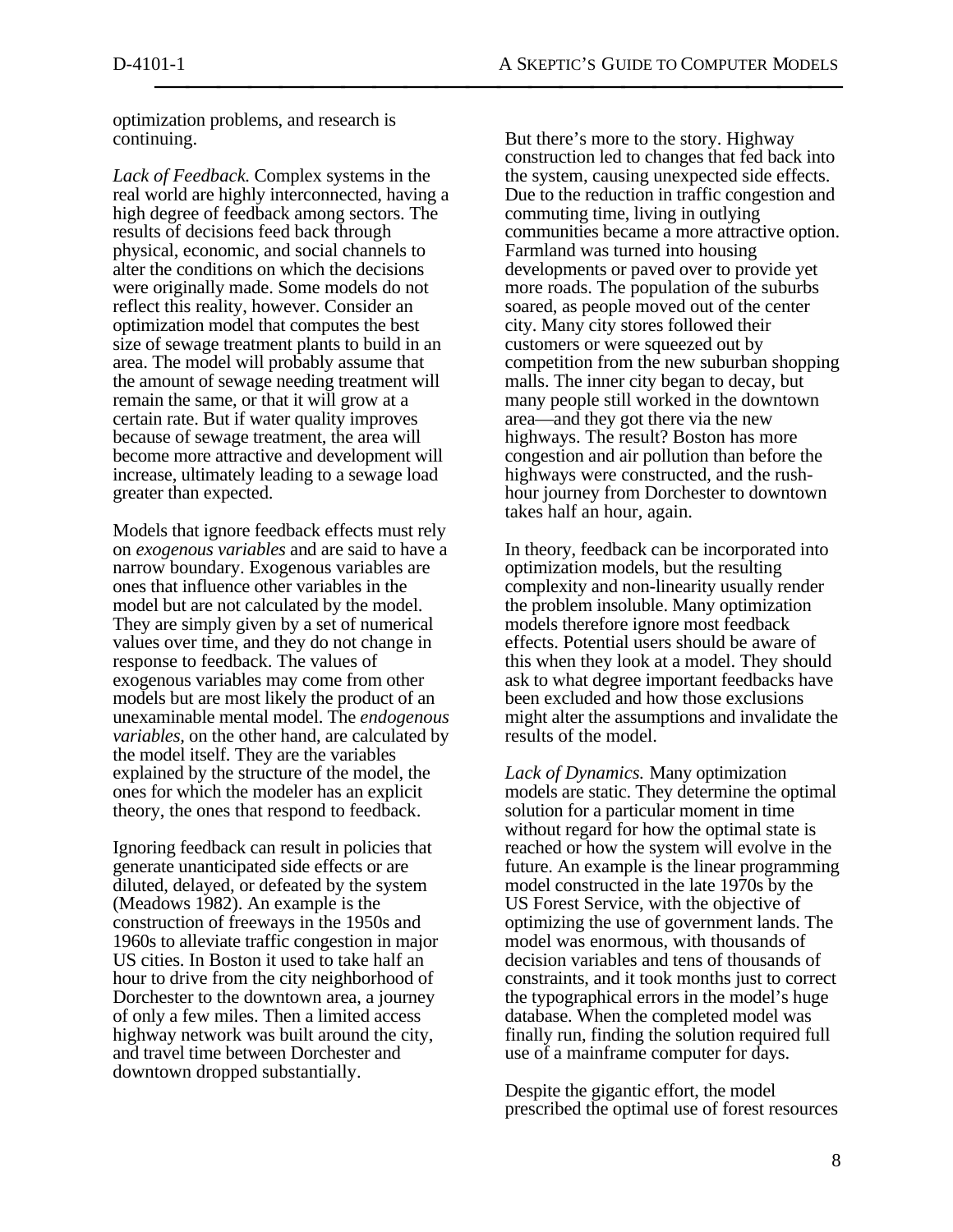for only a single moment in time. It did not take into account how harvesting a given area would affect its future ecological development. It did not consider how landuse needs or lumber prices might change in the future. It did not examine how long it would take for new trees to grow to maturity in the harvested areas, or what the economic and recreational value of the areas would be during the regrowth period. The model just provided the optimal decisions for a single year, ignoring the fact that those decisions would continue to influence the development of forest resources for decades.

Not all optimization models are static. The MARKAL model, for example, is a large linear programming model designed to determine the optimal choice of energy technologies. Developed at the Brookhaven National Laboratory in the US, the model produces as its output the best (least-cost) mix of coal, oil, gas, and other energy sources well into the next century. It requires various exogenous inputs, such as energy demands, future fuel prices, and construction and operating costs of different energy technologies. (Note that the model ignores feedbacks from energy supply to prices and demand.) The model is dynamic in the sense that it produces a "snapshot" of the optimal state of the system at five-year intervals.

The Brookhaven model is not completely dynamic, however, because it ignores delays. It assumes that people, seeing what the optimal mix is for some future year, begin planning far enough in advance so that this mix can actually be used. Thus the model does not, for example, incorporate construction delays for energy production facilities. In reality, of course, it takes time often much longer than five years—to build power plants, invent new technologies, build equipment, develop waste management techniques, and find and transport necessary raw materials.

Indeed, delays are pervasive in the real world. The delays found in complex systems are especially important because they are a major source of system instability. The lag time required to carry out a decision or to perceive its effects may cause overreaction or may prevent timely intervention. Acid rain provides a good example. Although there is already evidence that damage to the forests of New England, the Appalachians, and Bavaria is caused by acid rain, many scientists suspect it will take years to determine exactly how acid rain is formed and how it affects the forests. Until scientific and then political consensus emerges, legislative action to curb pollution is not likely to be strong. Pollution control programs, once passed, will take years to implement. Existing power plants and other pollution sources will continue to operate for their functional lifetimes, which are measured in decades. It will require even longer to change settlement patterns and lifestyles dependent on the automobile. By the time sulfur and nitrogen oxide emissions are sufficiently reduced, it may be too late for the forests.

Delays are a crucial component of the dynamic behavior of systems, but—like nonlinearity—they are difficult to incorporate into optimization models. A common simplification is to assume that all delays in the model are of the same fixed length. The results of such models are of questionable value. Policy makers who use them in an effort to find an optimal course of action may discover, like the proverbial American tourist on the back roads of Maine, that "you can't get there from here."

 When To Use Optimization Despite the limitations discussed above, optimization techniques can be extremely useful. But they must be used for the proper problems. Optimization has substantially improved the quality of decisions in many areas, including computer design, airline scheduling, factory siting, and oil refinery operation. Whenever the problem to be solved is one of choosing the best from among a well-defined set of alternatives, optimization should be considered. If the meaning of *best* is also well defined, and if the system to be optimized is relatively static and free of feedback, optimization may well be the best technique to use. Unfortunately, these latter conditions are rarely true for the social, economic, and ecological systems that are frequently of concern to decision makers.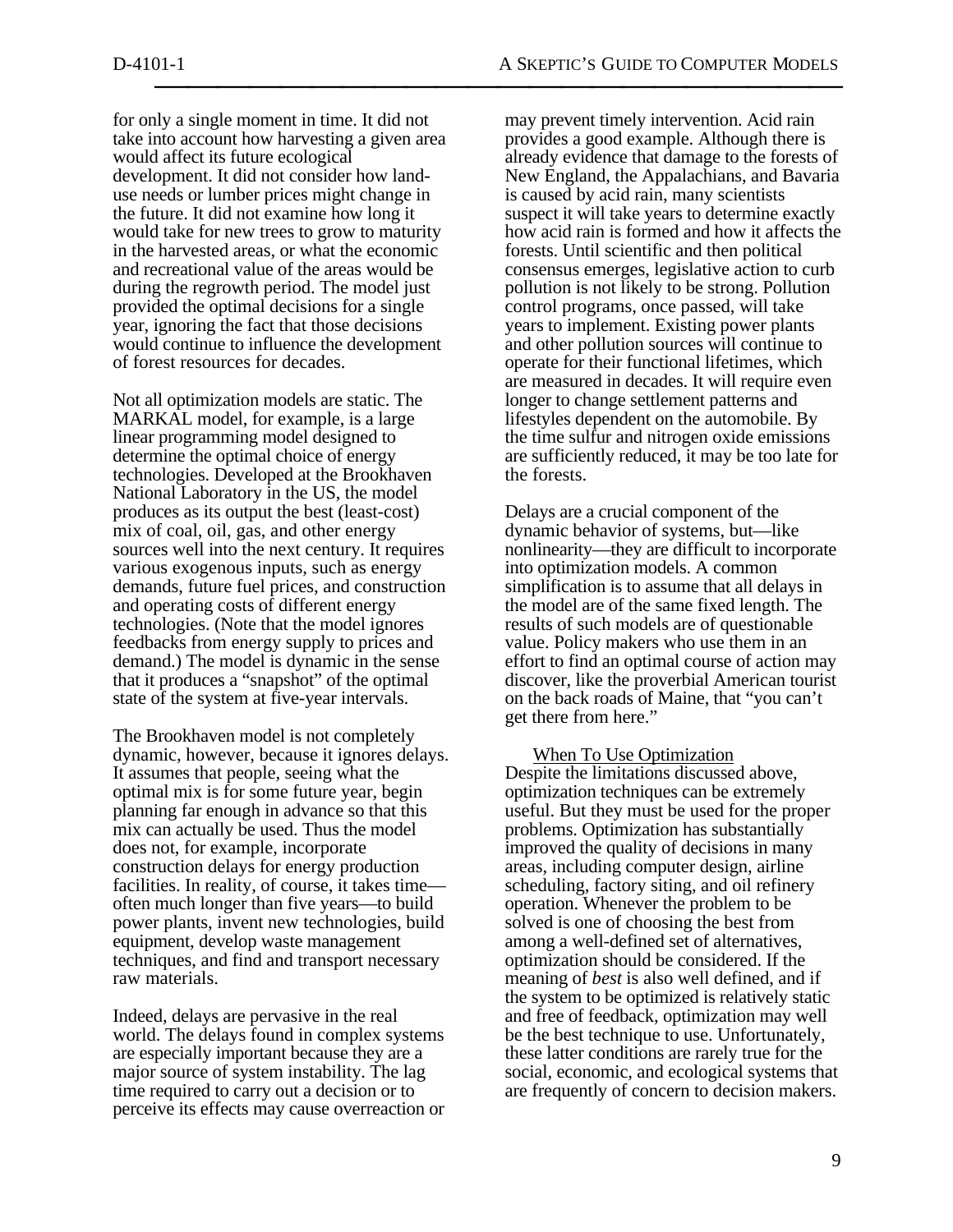Look out for optimization models that purport to forecast actual behavior. The output of an optimization model is a statement of the best way to accomplish a goal. To interpret the results as a prediction of actual behavior is to assume that people in the real system will in fact make the optimal choices. It is one thing to say, "in order to maximize profits, people should make the following decisions," and quite another to say "people will succeed in maximizing profits, because they will make the following decisions." The former is a prescriptive statement of what to do, the latter a descriptive statement of what will actually happen.

Optimization models are valid for making prescriptive statements. They are valid for forecasting only if people do in fact optimize, do make the best possible decisions. It may seem reasonable to expect people to behave optimally—after all, wouldn't it be irrational to take second best when you could have the best? But the evidence on this score is conclusive: real people do not behave like optimization models. As discussed above, we humans make decisions with simple and incomplete mental models, models that are often based on faulty assumptions or that lead erroneously from sound assumptions to flawed solutions. As Herbert Simon puts it,

The capacity of the human mind for formulating and solving complex problems is very small compared with the size of the problem whose solution is required for objectively rational behavior in the real world or even for a reasonable approximation to such objective rationality. (Simon 1957, p. 198)

Optimization models augment the limited capacity of the human mind to determine the objectively rational course of action. It should be remembered, however, that even optimization models must make simplifying assumptions in order to be tractable, so the most we can hope from them is an approximation of how people ought to behave. To model how people actually behave requires a very different set of modeling techniques, which will be discussed now.

## **Simulation**

The Latin verb *simulare* means to imitate or mimic. The purpose of a simulation model is to mimic the real system so that its behavior can be studied. The model is a laboratory replica of the real system, a *microworld* (Morecroft 1988). By creating a representation of the system in the laboratory, a modeler can perform experiments that are impossible, unethical, or prohibitively expensive in the real world.

Simulations of physical systems are commonplace and range from wind tunnel tests of aircraft design to simulation of weather patterns and the depletion of oil reserves. Economists and social scientists also have used simulation to understand how energy prices affect the economy, how corporations mature, how cities evolve and respond to urban renewal policies, and how population growth interacts with food supply, resources, and the environment. There are many different simulation techniques, including stochastic modeling, system dynamics, discrete simulation, and role-playing games. Despite the differences among them, all simulation techniques share a common approach to modeling.

Optimization models are prescriptive, but simulation models are descriptive. A simulation model does not calculate what should be done to reach a particular goal, but clarifies what would happen in a given situation. The purpose of simulations may be *foresight (*predicting how systems might behave in the future under assumed conditions) or *policy design* (designing new decision-making strategies or organizational structures and evaluating their effects on the behavior of the system).

In other words, simulation models are "what if" tools. Often such "what if" information is more important than knowledge of the optimal decision. For example, during the 1978 debate in the US over natural gas deregulation, President Carter's original proposal was modified dozens of times by Congress before a final compromise was passed. During the congressional debate, the Department of Energy evaluated each version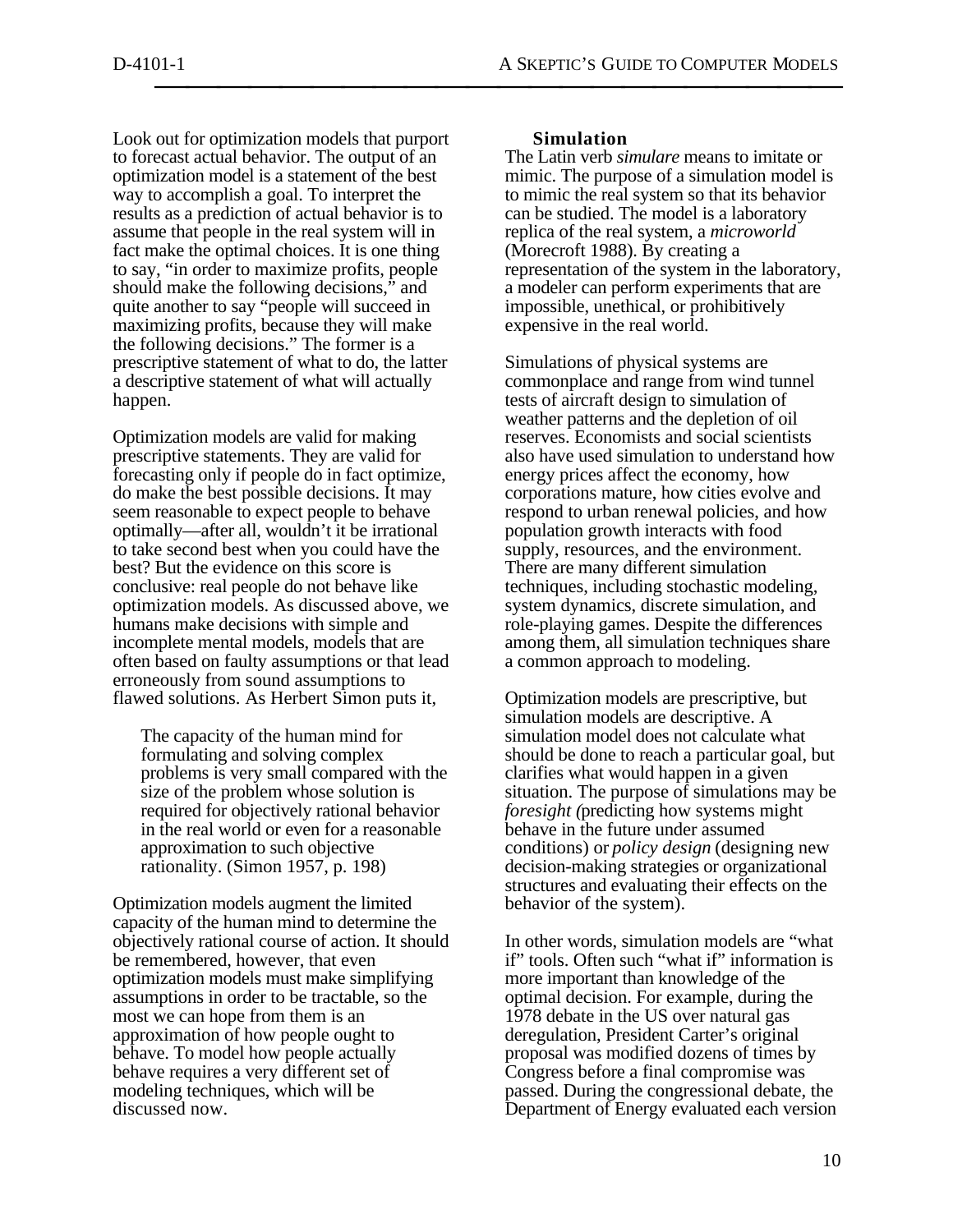of the bill using a system dynamics model (Department of Energy 1979). The model did not indicate what ought to be done to maximize the economic benefits of natural gas to the nation. Congress already had its own ideas on that score. But by providing an assessment of how each proposal would affect gas prices, supplies, and demands, the model generated ammunition that the Carter administration could use in lobbying for its proposals.

Every simulation model has two main components. First it must include a representation of the physical world relevant to the problem under study. Consider for example a model that was built for the purpose of understanding why America's large cities have continued to decay despite massive amounts of aid and numerous renewal programs (Forrester 1969). The model had to include a representation of the physical components of the city—the size and quality of the infrastructure, including the stock of housing and commercial structures; the attributes of the population, such as its size and composition and the mix of skills and incomes among the people; flows (of people, materials, money, etc.) into and out of the city; and other factors that characterize the physical and institutional setting.

How much detail a model requires about the physical structure of the system will, of course, depend on the specific problem being addressed. The urban model mentioned above required only an aggregate representation of the features common to large American cities. On the other hand, a model designed to improve the location and deployment of fire fighting resources in New York City had to include a detailed representation of the streets and traffic patterns (Greenberger, Crenson, and Crissey 1976).

In addition to reflecting the physical structure of the system, a simulation model must portray the behavior of the actors in the system. In this context, behavior means the way in which people respond to different situations, how they make decisions. The behavioral component is put into the model in the form of decision-making rules, which are

determined by direct observation of the actual decision-making procedures in the system.

Given the physical structure of the system and the decision-making rules, the simulation model then plays the role of the decision makers, mimicking their decisions. In the model, as in the real world, the nature and quality of the information available to decision makers will depend on the state of the system. The output of the model will be a description of expected decisions. The validity of the model's assumptions can be checked by comparing the output with the decisions made in the real system.

An example is provided by the pioneering simulation study of corporate behavior carried out by Cyert and March (1963). Their field research showed that department stores used a very simple decision rule to determine the floor price of goods. That rule was basically to mark up the wholesale cost of the items by a fixed percentage, with the value of the markup determined by tradition. They also noted, however, that through time the traditional markup adjusted very slowly, bringing it closer to the actual markup realized on goods when they were sold. The actual markup could vary from the normal markup as the result of several other decision rules: when excess inventory piled up on the shelves, a sale was held and the price was gradually reduced until the goods were sold; if sales goals were exceeded, prices were boosted. Prices were also adjusted toward those of competitors.

Cyert and March built a simulation model of the pricing system, basing it on these decision-making rules. The output of the model was a description of expected prices for goods. When this output was compared with real store data, it was found that the model reproduced quite well the actual pricing decisions of the floor managers.

 Limitations of Simulation Any model is only as good as its assumptions. In the case of simulation models, the assumptions consist of the descriptions of the physical system and the decision rules. Adequately representing the physical system is usually not a problem; the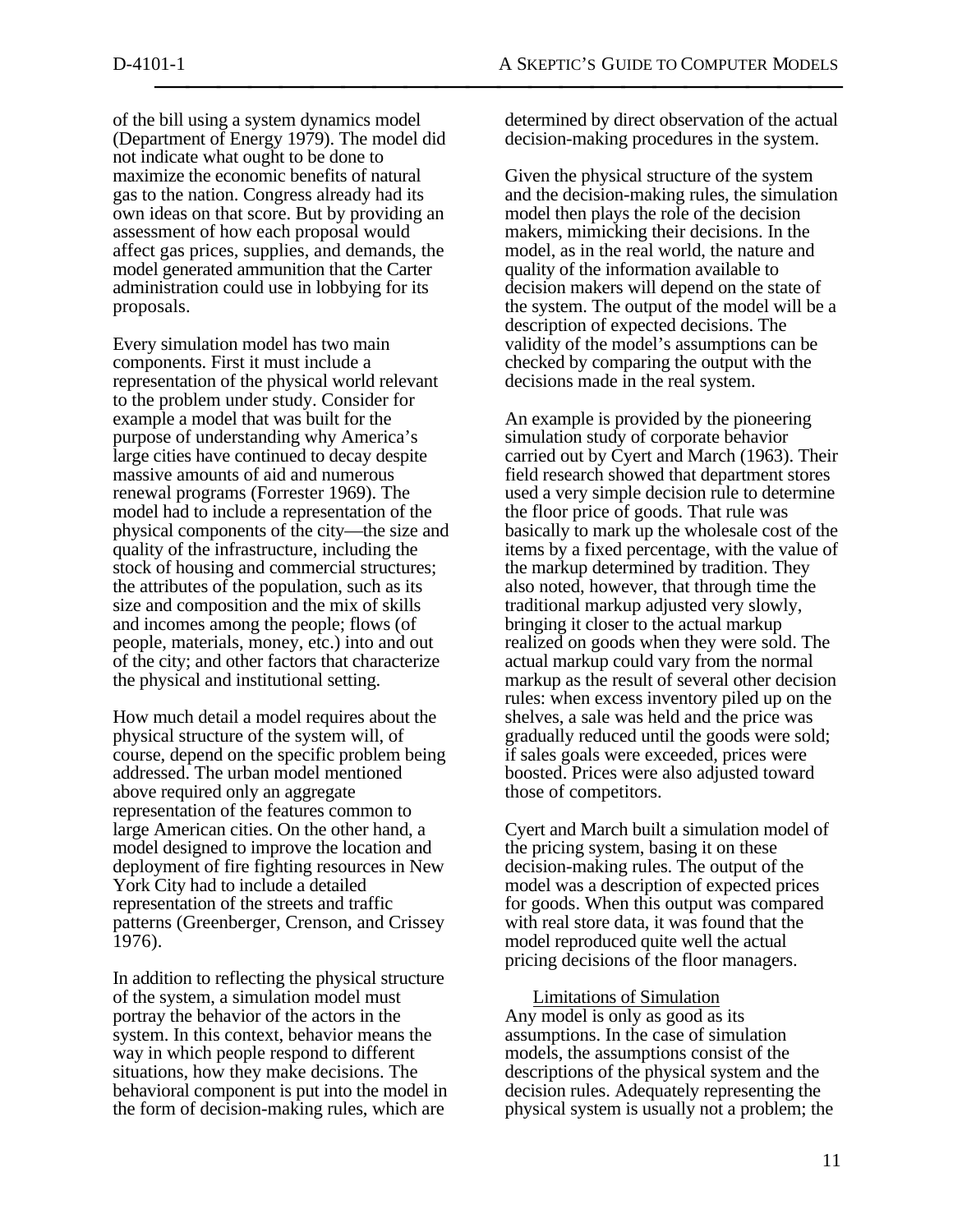physical environment can be portrayed with whatever detail and accuracy is needed for the model purpose. Also, simulation models can easily incorporate feedback effects, nonlinearities, and dynamics; they are not rigidly determined in their structure by mathematical limitations as optimization models often are. Indeed, one of the main uses of simulation is to identify how feedback, nonlinearity, and delays interact to produce troubling dynamics that persistently resist solution. (For examples see Sterman 1985, Morecroft 1983, and Forrester 1969.)

Simulation models do have their weak points, however. Most problems occur in the description of the decision rules, the quantification of soft variables, and the choice of the model boundary.

*Accuracy of the Decision Rules.* The description of the decision rules is one potential trouble spot in a simulation model. The model must accurately represent how the actors in the system make their decisions, even if their decision rules are less than optimal. The model should respond to change in the same way the real actors would. But it will do this only if the model's assumptions faithfully describe the decision rules that are used under different circumstances. The model therefore must reflect the actual decision-making strategies used by the people in the system being modeled, including the limitations and errors of those strategies.

Unfortunately, discovering decision rules is often difficult. They cannot be determined from aggregate statistical data, but must be investigated first hand. Primary data on the behavior of the actors can be acquired through observation of actual decision making in the field, that is, in the boardroom, on the factory floor, along the sales route, in the household. The modeler must discover what information is available to each actor. examine the timeliness and accuracy of that information, and infer how it is processed to yield a decision. Modelers often require the skills of the anthropologist and the ethnographer. One can also learn about decision making through laboratory experiments in which managers operate simulated corporations (Sterman 1989). The

best simulation modeling draws on extensive knowledge of decision making that has been developed in many disciplines, including psychology, sociology, and behavioral science.

*Soft Variables.* The majority of data are soft variables. That is, most of what we know about the world is descriptive, qualitative, difficult to quantify, and has never been recorded. Such information is crucial for understanding and modeling complex systems. Yet in describing decision making, some modelers limit themselves to hard variables, ones that can be measured directly and can be expressed as numerical data. They may defend the rejection of soft variables as being more scientific than "making up" the values of parameters and relationships for which no numerical data are available. How, they ask, can the accuracy of estimates about soft variables be tested? How can statistical tests be performed without numerical data?

Actually, there are no limitations on the inclusion of soft variables in models, and many simulation models do include them. After all, the point of simulation models is to portray decision making as it really is, and soft variables—including intangibles such as desires, product quality, reputation, expectations, and optimism – are often of critical importance in decision making. Imagine, for example, trying to run a school, factory, or city solely on the basis of the available numerical data. Without qualitative knowledge about factors such as operating procedures, organizational structure, political subtleties, and individual motivations, the result would be chaos. Leaving such variables out of models just because of a lack of hard numerical data is certainly less "scientific" than including them and making reasonable estimates of their values. Ignoring a relationship implies that it has a value of zero—probably the only value known to be wrong! (Forrester 1980)

Of course, all relationships and parameters in models, whether based on soft or hard variables, are imprecise and uncertain to some degree. Reasonable people may disagree as to the importance of different factors. Modelers must therefore perform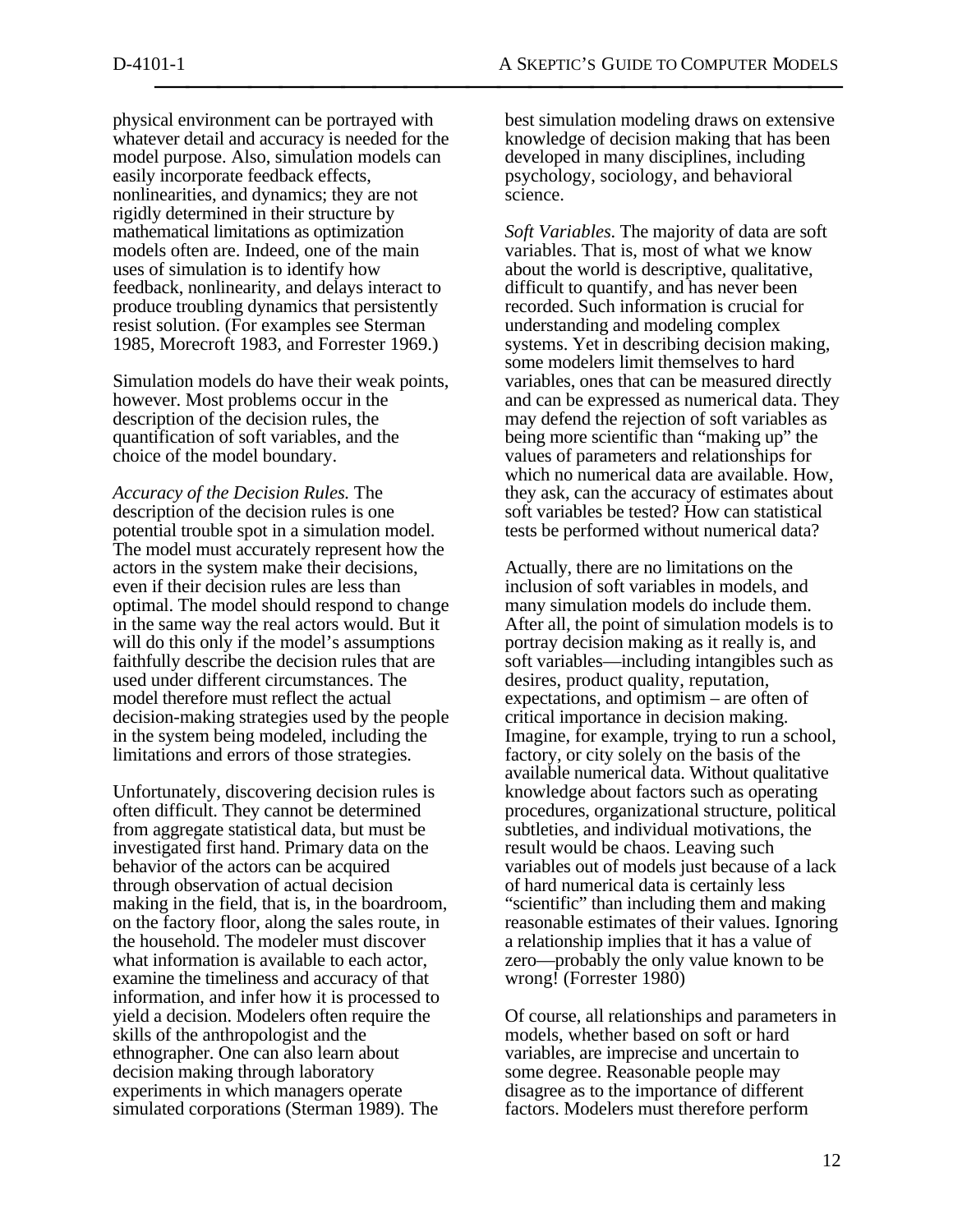sensitivity analysis to consider how their conclusions might change if other plausible assumptions were made. Sensitivity analysis should not be restricted to uncertainty in parameter values, but should also consider the sensitivity of conclusions to alternative structural assumptions and choices of model boundary.

Sensitivity analysis is no less a responsibility for those modelers who ignore soft variables. Apparently hard data such as economic and demographic statistics are often subject to large measurement errors, biases, distortions, and revisions. Unfortunately, sensitivity analysis is not performed or reported often enough. Many modelers have been embarrassed when third parties, attempting to replicate the results of a model, have found that reasonable alternative assumptions produce radically different conclusions. (See the discussion below of the experiment conducted by the Joint Economic Committee with three leading econometric models.)

*Model Boundary.* The definition of a reasonable model boundary is another challenge for the builders of simulation models. Which factors will be exogenous, which will be endogenous? What feedbacks will be incorporated into the model? In theory, one of the great strengths of simulation models is the capacity to reflect the important feedback relationships that shape the behavior of the system and its response to policies. In practice, however, many simulation models have very narrow boundaries. They ignore factors outside the expertise of the model builder or the interests of the sponsor, and in doing so they exclude important feedbacks.

The consequences of omitting feedback can be serious. An excellent example is provided by the Project Independence Evaluation System (PIES) model, used in the 1970s by the US Federal Energy Administration and later by the US Department of Energy. As described by the FEA, the purpose of the model was to evaluate different energy strategies according to these criteria: their impact on the development of alternative energy sources, their impact on economic growth, inflation, and unemployment; their

regional and social impacts; their vulnerability to import disruptions; and their environmental effects (Federal Energy Administration 1974, p. 1).

Surprisingly, considering the stated purpose, the PIES model treated the economy as exogenous. The economy—including economic growth, interest rates, inflation, world oil prices, and the costs of unconventional fuels—was completely unaffected by the US domestic energy situation—including prices, policies, and production. The way the model was constructed, even a full embargo of imported oil or a doubling of oil prices would have no impact on the economy.

Its exogenous treatment of the economy made the PIES model inherently contradictory. The model showed that the investment needs of the energy sector would increase markedly as depletion raised the cost of getting oil out of the ground and synthetic fuels were developed. But at the same time, the model assumed that higher investment needs in the energy sector could be satisfied without reducing investment or consumption in the rest of the economy and without raising interest rates or inflation. In effect, the model let the economy have its pie and eat it too.

In part because it ignored the feedbacks between the energy sector and the rest of the economy, the PIES model consistently proved to be overoptimistic. In 1974 the model projected that by 1985 the US would be well on the way to energy independence: energy imports would be only 3.3 million barrels per day, and production of shale oil would be 250,000 barrels per day. Furthermore, these developments would be accompanied by oil prices of about \$22 per barrel (1984 dollars) and by vigorous economic growth. It didn't happen. In fact, at the time this paper is being written (1988), oil imports are about 5.5. million per day, and the shale oil industry remains a dream. This situation prevails despite the huge reductions in oil demand that have resulted from oil prices of over \$30 per barrel and from the most serious economic recession since the Great Depression.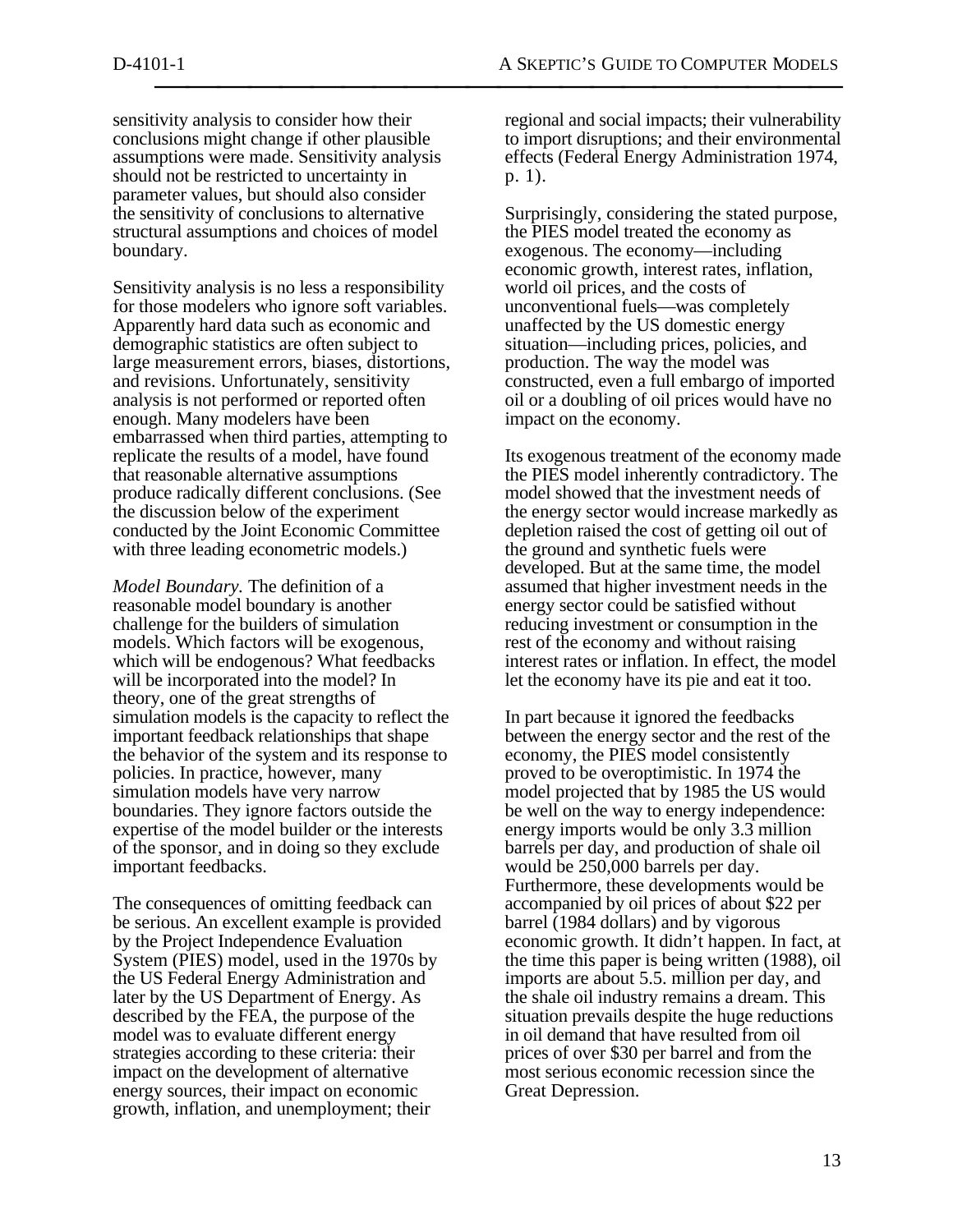A broad model boundary that includes important feedback effects is more important than a great amount of detail in the specification of individual components. It is worth noting that the PIES model provided a breakdown of supply, demand, and price for dozens of fuels in each region of the country. Yet its aggregate projections for 1985 weren't even close. One can legitimately ask what purpose was served by the effort devoted to forecasting the demand for jet fuel or naphtha in the Pacific Northwest when the basic assumptions were so palpably inadequate and the main results so woefully erroneous.

In fairness it must be said that the PIES model is not unique in the magnitude of its errors. Nearly all energy models of all types have consistently been wrong about energy production, consumption, and prices. The evidence shows clearly that energy forecasts actually lag behind the available information, reflecting the past rather than anticipating the future (Department of Energy 1983). A good discussion of the limitations of PIES and other energy models is available in the appendix of Stobaugh and Yergin (1979).

Overly narrow model boundaries are not just a problem in energy analysis. *The Global 2000 Report to the President* (Barney 1980) showed that most of the models used by US government agencies relied significantly on exogenous variables. Population models assumed food production was exogenous. Agriculture models assumed that energy prices and other input prices were exogenous. Energy models assumed that economic growth and environmental conditions were exogenous. Economic models assumed that population and energy prices were exogenous. And so on. Because they ignored important intersectoral feedbacks, the models produced inconsistent results.

## **Econometrics**

Strictly speaking, econometrics is a simulation technique, but it deserves separate discussion for several reasons. First, it evolved out of economics and statistics, while most other simulation methods emerged from operations research or

engineering. The difference in pedigree leads to large differences in purpose and practice. Second, econometrics is one of the most widely used formal modeling techniques. Pioneered by Nobel Prize-winning economists Jan Tinbergen and Lawrence Klein, econometrics is now taught in nearly all business and economics programs. Econometric forecasts are regularly reported in the media, and ready-to use statistical routines for econometric modeling are now available for many personal computers. And third, the well-publicized failure of econometric models to predict the future has eroded the credibility of all types of computer models, including those built for very different purposes and using completely different modeling techniques.

Econometrics is literally the measurement of economic relations, and it originally involved statistical analysis of economic data. As commonly practiced today, econometric modeling includes three stages – specification, estimation, and forecasting. First the structure of the system is specified by a set of equations. Then the values of the parameters (coefficients relating changes in one variable to changes in another) are estimated on the basis of historical data. Finally, the resulting output is used to make forecasts about the future performance of the system.

*Specification.* The model specification is the description of the model's structure. This structure consists of the relationships among variables, both those that describe the physical setting and those that describe behavior. The relationships are expressed as equations, and a large econometric model may have hundreds or even thousands of equations reflecting the many interrelationships among the variables.

For example, an econometric model of the macroeconomy typically will contain equations specifying the relationship between GNP and consumption, investment, government activity, and international trade. It also will include behavioral equations that describe how these individual quantities are determined. The modeler may expect, for instance, that high unemployment reduces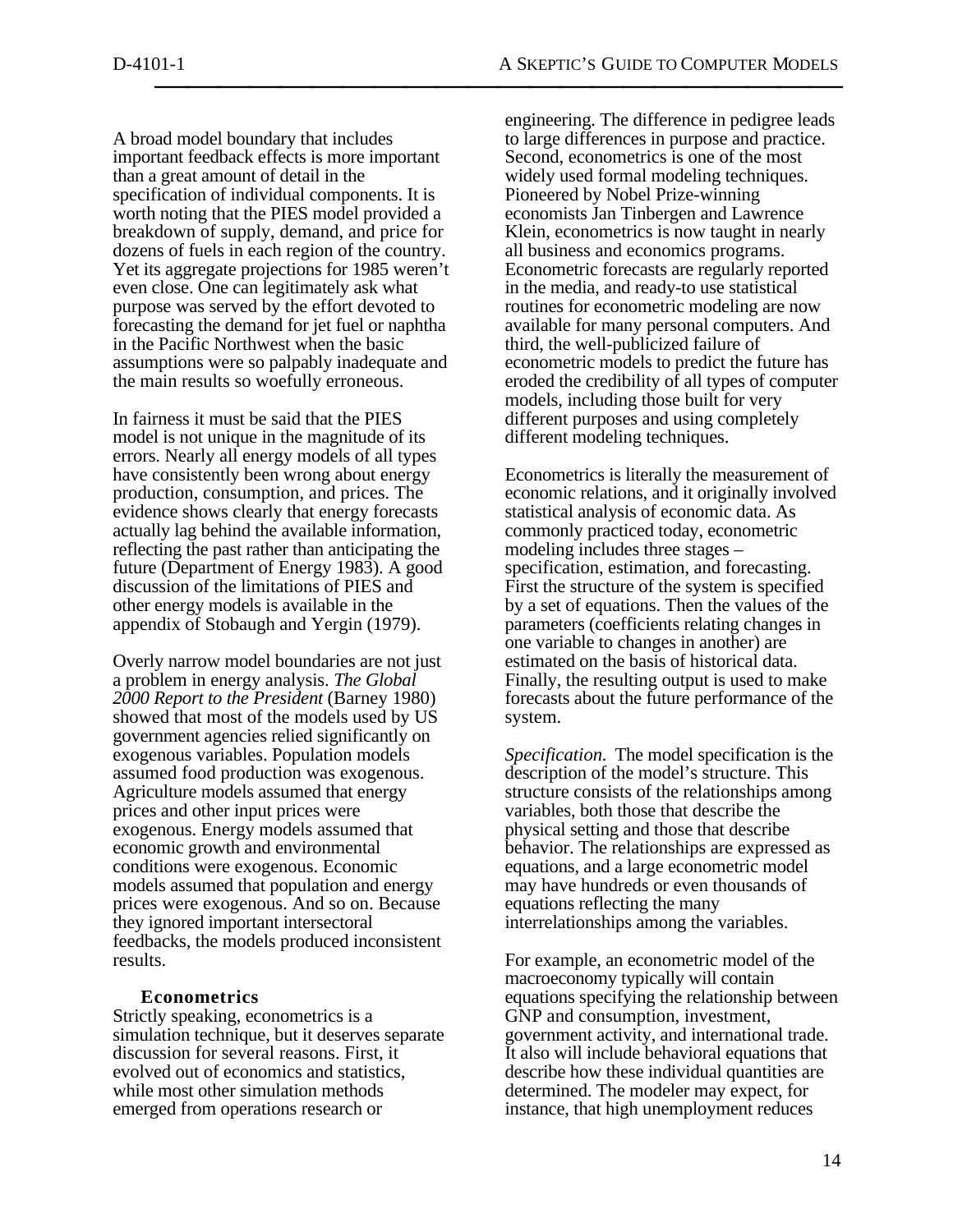inflation and vice versa, a relationship known as the Phillips curve. One of the equations in the model will therefore express the Phillips curve, specifying that the rate of inflation depends on the amount of unemployment. Another equation may relate unemployment to the demand for goods, the wage level, and worker productivity. Still other equations may explain wage level in terms of yet other factors.

Not surprisingly, econometrics draws on economic theory to guide the specification of its models. The validity of the models thus depends on the validity of the underlying economic theories. Though there are many flavors of economics, a small set of basic assumptions about human behavior are common to most theories, including modern neoclassical theory and the "rational expectations" school. These assumptions are: optimization, perfect information, and equilibrium.

In econometrics, people (economic agents, in the jargon), are assumed to be concerned with just one thing—maximizing their profits. Consumers are assumed to optimize the "utility" they derive from their resources. Decisions about how much to produce, what goods to purchase, whether to save or borrow, are assumed to be the result of optimization by individual decision makers. Non-economic considerations (defined as any behavior that diverges from profit or utility maximization) are ignored or treated as local aberrations and special cases.

Of course, to optimize, economic agents would need accurate information about the world. The required information would go beyond the current state of affairs; it also would include complete knowledge about available options and their consequences. In most econometric models, such knowledge is assumed to be freely available and accurately known.

Take, for example, an econometric model simulating the operation of a firm that is using an optimal mix of energy, labor, machines, and other inputs in its production process. The model will assume that the firm knows not only the wages of workers and the prices of machines and other inputs, but also the production attainable with different combinations of people and machines, even if those combinations have never been tried. Rational expectation models go so far as to assume that the firm knows future prices, technologies, and possibilities, and that it can perfectly anticipate the consequences of its own actions and those of competitors.

The third assumption is that the economy is in or near equilibrium nearly all of the time. If disturbed, it is usually assumed to return to equilibrium rapidly and in a smooth and stable manner. The prevalence of static thinking is the intellectual legacy of the pioneers of mathematics and economics. During the late nineteenth century, before computers or modern cybernetic theory, the crucial questions of economic theory involved the nature of the equilibrium state for different situations. Given human preferences and the technological possibilities for producing goods, at what prices will commodities be traded, and in what quantities? What will wages be? What will profits be? How will a tax or monopoly influence the equilibrium?

These questions proved difficult enough without tackling the more difficult problem of dynamics, of the behavior of a system in flux. As a result, dynamic economic theory including the recurrent fluctuations of inflation, of the business cycle, of the growth and decline of industries and nations – remained primarily descriptive and qualitative long after equilibrium theory was expressed mathematically. Even now, dynamic behavior in economics tends to be seen as a transition from one equilibrium to another, and the transition is usually assumed to be stable.

The rich heritage of static theory in economics left a legacy of equilibrium for econometrics. Many econometric models assume that markets are in equilibrium at all times. When adjustment dynamics are modeled, variables are usually assumed to adjust in a smooth and stable manner toward the optimal, equilibrium value, and the lags are nearly always fixed in length. For example, most macroeconometric models assume that capital stocks of firms in the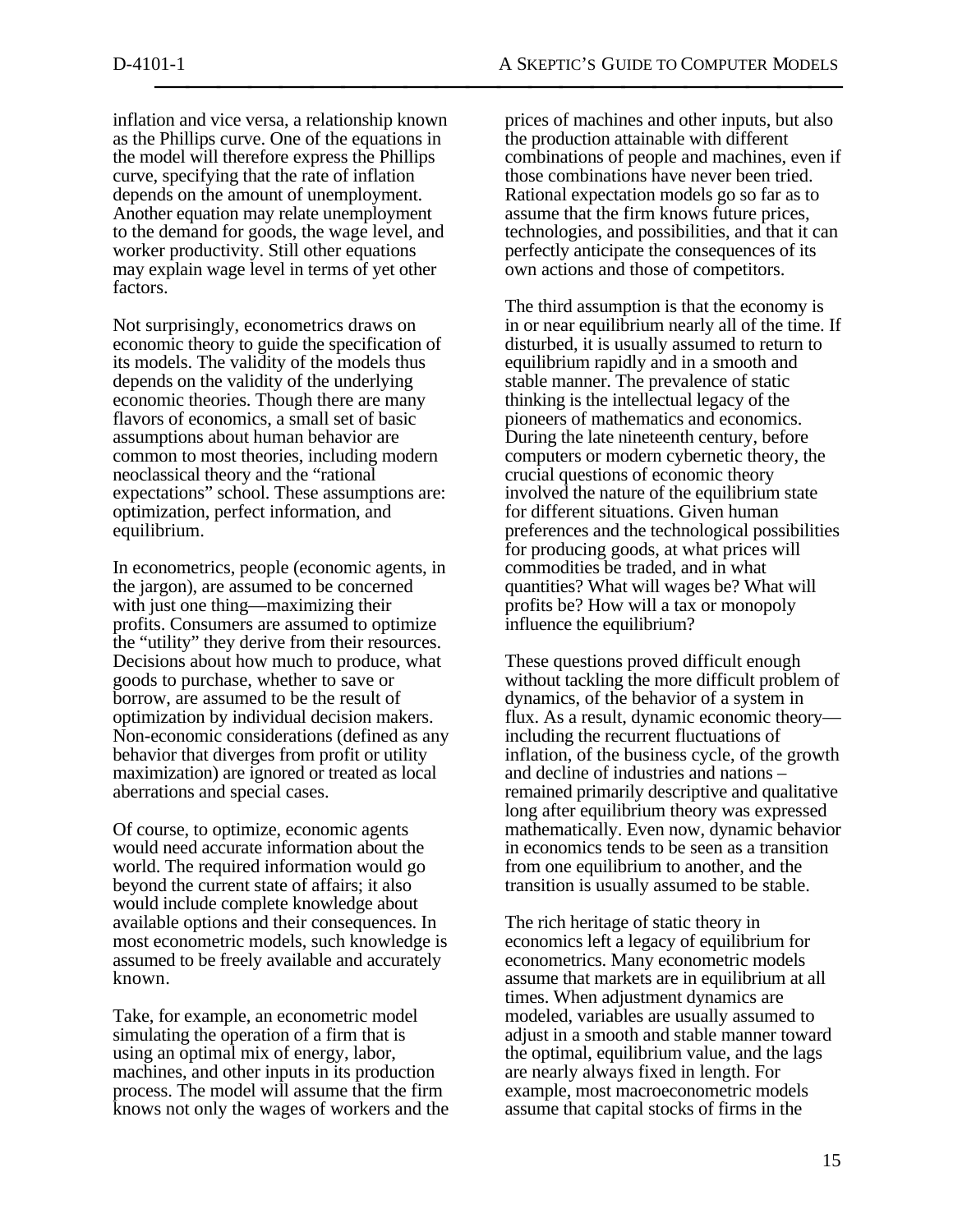economy adjust to the optimal, profitmaximizing level, with a fixed lag of several years. The lag is the same whether the industries that supply investment goods have the capacity to meet the demand or not. (See, for example, Eckstein 1983 and Jorgenson 1963).

Yet clearly, when the supplying industries have excess capacity, orders can be filled rapidly; when capacity is strained, customers must wait in line for delivery. Whether the dynamic nature of the lag is expressed in a model does make a difference. Models that explicitly include the determinants of the investment delay will yield predictions significantly different from models that assume a fixed investment lag regardless of the physical capability of the economy to fill the demand (Senge 1980). In general, models that explicitly portray delays and their determinants will yield different results from models that simply assume smooth adjustments from one optional state to another.

*Estimation.* The second stage in econometric modeling is statistical estimation of the parameters of the model. The parameters determine the precise strengths of the relationships specified in the model structure. In the case of the Phillips curve, for example, the modeler would use past data to estimate precisely how strong the relationship between inflation and unemployment has been. Estimating the parameters involves statistical regression routines that are, in essence, fancy curve-fitting techniques. Statistical parameter estimates characterize the degree of correlation among the variables. They use historical data to determine parameter values that best match the data themselves.

All modeling methods must specify the structure of the system and estimate parameters. The use of statistical procedures to derive the parameters of the model is the hallmark of econometrics and distinguishes it from other forms of simulation. It gives econometricians an insatiable appetite for numerical data, for without numerical data they cannot carry out the statistical procedures used to estimate the models. It is no accident that the rise of econometrics went hand in hand with the quantification of economic life. The development of the national income and produce accounts by Simon Kuznets in the 1930s was a major advance in the codification of economic data, permitting consistent measures of economic activity at the national level for the first time. To this day all major macroeconometric models rely heavily on the national accounts data, and indeed macroeconomic theory itself has adapted to the national accounts framework.

*Forecasting*. The third step in econometric modeling is forecasting, making predictions about how the real system will behave in the future. In this step, the modeler provides estimates of the future values of the exogenous variables, that is, those variables that influence the other variables in the model but aren't themselves influenced by the model. An econometric model may have dozens of exogenous variables, and each must be forecast before the model can be used to predict.

 Limitations of Econometric Modeling The chief weak spots in econometric models stem from the assumptions of the underlying economic theory on which they rest: assumptions about the rationality of human behavior, about the availability of information that real decision makers do not have, and about equilibrium. Many economists acknowledge the idealization and abstraction of these assumptions, but at the same time point to the powerful results that have been derived from them. However, a growing number of prominent economists now argue that these assumptions are not just abstract they are false. In his presidential address to the British Royal Economics Society, E. H. Phelps-Brown said:

The trouble here is not that the behavior of these economic chessmen has been simplified, for simplification seems to be part of all understanding. The trouble is that the behavior posited is not known to be what obtains in the actual economy. (Phelps-Brown 1972, p. 4)

Nicholas Kaldor of Cambridge University is even more blunt: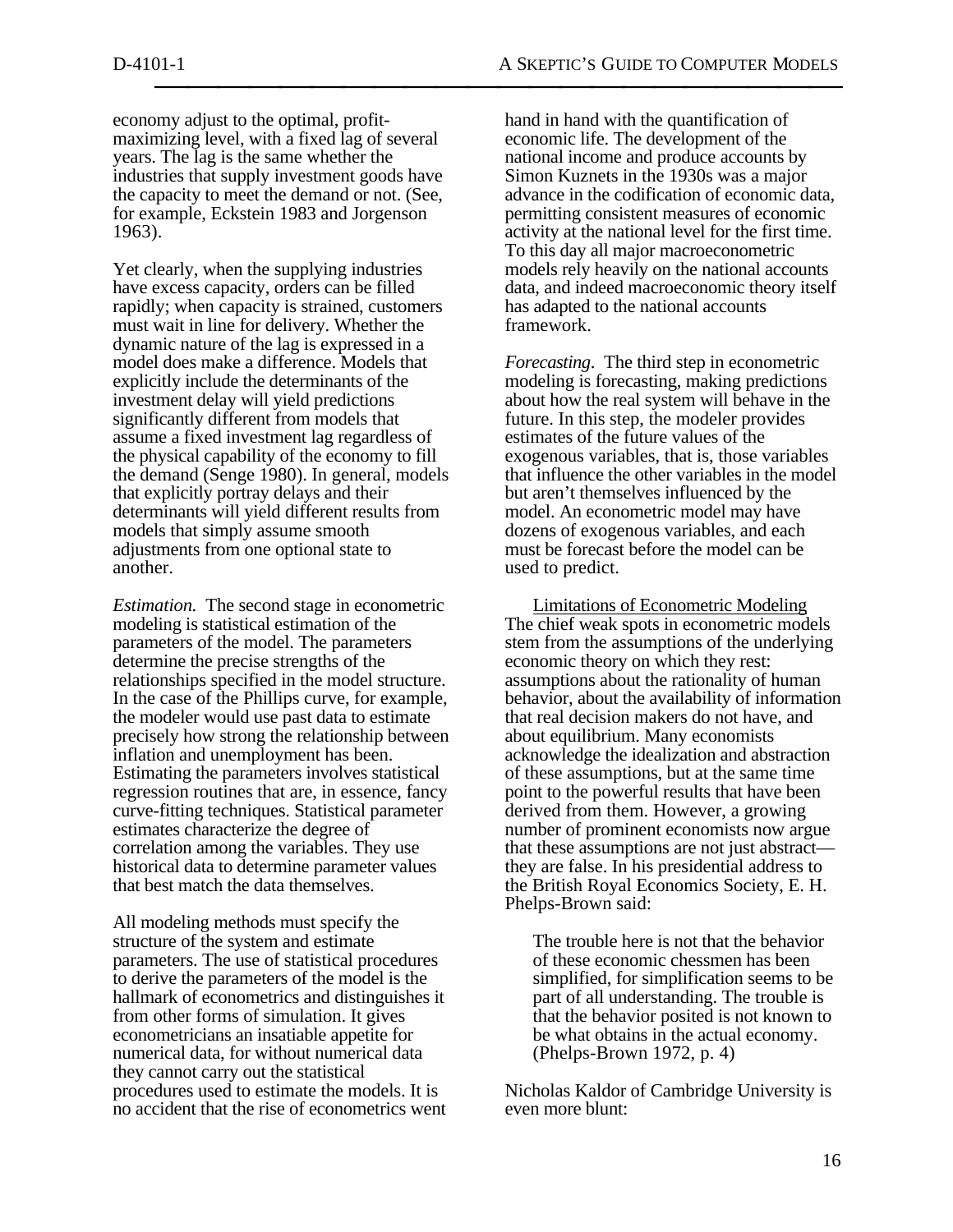...in my view, the prevailing theory of value – what I called, in a shorthand way, "equilibrium economics"—is barren and irrelevant as an apparatus of thought... (Kaldor 1972, p. 1237)

As mentioned earlier, a vast body of empirical research in psychology and organizational studies has shown that people do not optimize or act as if they optimize, that they don't have the mental capabilities to optimize their decisions, that even if they had the computational power necessary, they lack the information needed to optimize. Instead, they try to satisfy a variety of personal and organizational goals, use standard operating procedures to routinize decision making, and ignore much of the available information to reduce the complexity of the problems they face. Herbert Simon, in his acceptance speech for the 1978 Nobel Prize in economics, concludes:

There can no longer be any doubt that the micro assumptions of the theory—the assumptions of perfect rationality—are contrary to fact. It is not a question of approximation; they do not even remotely describe the processes that human beings use for making decisions in complex situations (Simon 1979, p. 510).

Econometrics also contains inherent statistical limitations. The regression procedures used to estimate parameters yield unbiased estimates only under certain conditions. These conditions are known *as maintained hypotheses* because they are assumptions that must be made in order to use the statistical technique. The maintained hypotheses can never be verified, even in principle, but must be taken as a matter of faith. In the most common regression technique, ordinary least squares, the maintained hypotheses include the unlikely assumptions that the variables are all measured perfectly, that the model being estimated corresponds perfectly to the real world, and the random errors in the variables from one time period to another are completely independent. More sophisticated techniques do not impose such restrictive assumptions, but they always involve other a priori hypotheses that cannot be validated.

Another problem is that econometrics fails to distinguish between correlations and causal relationships. Simulation models must portray the causal relationships in a system if they are to mimic its behavior, especially its behavior in new situations. But the statistical techniques used to estimate parameters in econometric models don't prove whether a relationship is causal. They only reveal the degree of past correlation between the variables, and these correlations may change or shift as the system evolves. The prominent economist Robert Lucas (1976) makes the same point in a different context.

Consider the Phillips curve as an example. Though economists often interpreted the Phillips curve as a causal relationship—a policy trade-off between inflation and unemployment—it never did represent the causal forces that determine inflation or wage increases. Rather, the Phillips curve was simply a way of restating the past behavior of the system. In the past, Phillips said, low unemployment had tended to occur at the same time inflation was high, and vice-versa. Then, sometime in the early 1970s, the Phillips curve stopped working; inflation rose while unemployment worsened. Among the explanations given by economists was that the structure of the system had changed. But a modeler's appeal to "structural change" usually means that the inadequate structure of the model has to be altered because it failed to anticipate the behavior of the real system!

What actually occurred in the 1970s was that, when inflation swept prices to levels unprecedented in the industrial era, people learned to expect continuing increases. As a result of the adaptive feedback process of learning, they learned to deal with high inflation through indexing, COLAs, inflationadjusting accounting, and other adjustments. The structure, the causal relationships of the system, did not change. Instead, causal relationships that had been present all along (but were dormant in an era of low inflation) gradually became active determinants of behavior as inflation worsened. In particular, the ability of people to adapt to continuing inflation existed all along but wasn't tested until inflation became high enough and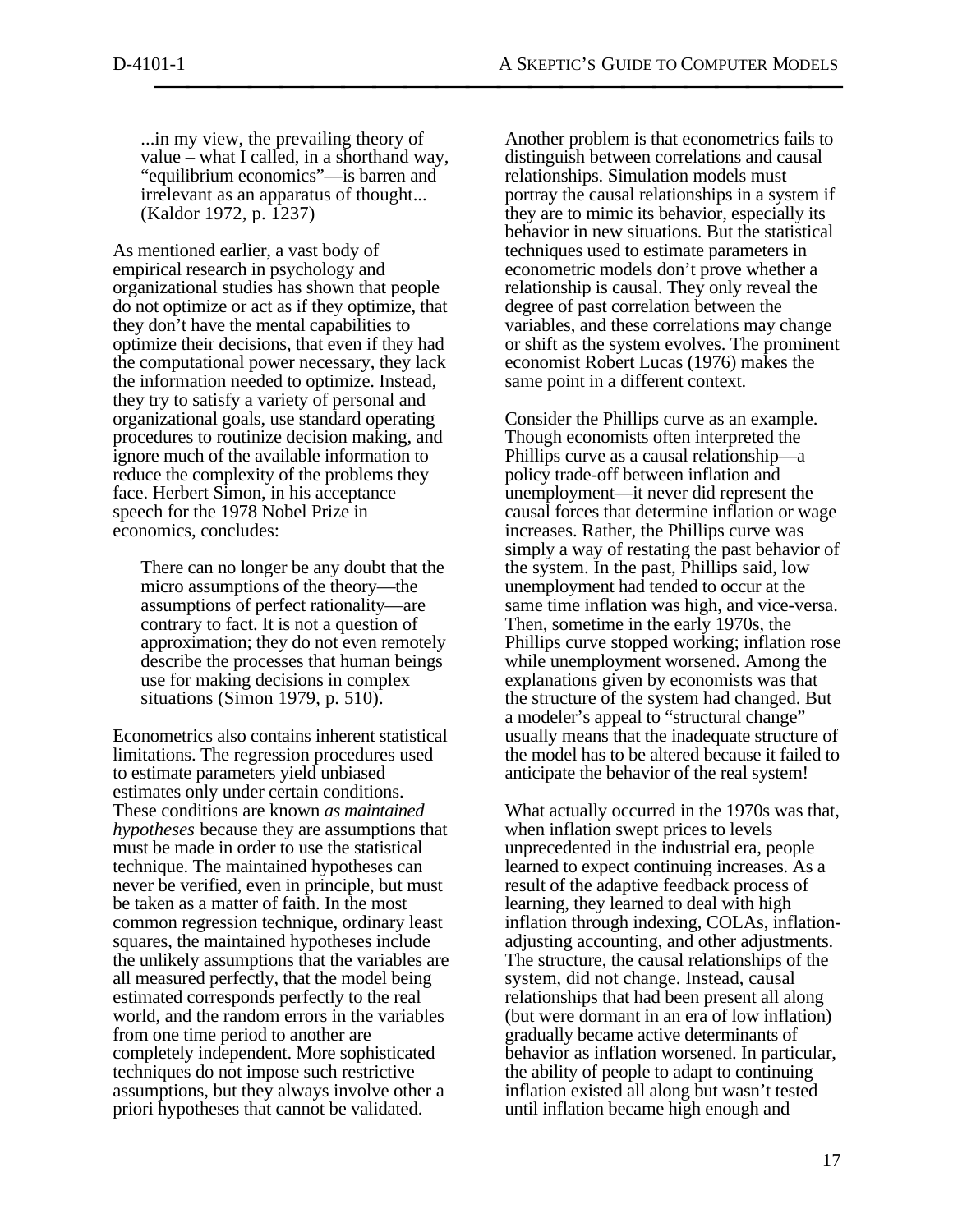persistent enough. Then the behavior of the system changed, and the historical correlation between inflation and unemployment broke down.

The reliance of econometric estimation on numerical data is another of its weaknesses. The narrow focus on hard data blinds modelers to less tangible but no less important factors. They ignore both potentially observable quantities that haven't been measured yet and ones for which no numerical data exist. (Alternatively, they may express an unmeasured factor with a proxy variable for which data already exists, even though the relationship between the two is tenuous—as when educational expenditure per capita is used as a proxy for the literacy of a population.)

Among the factors excluded from econometric models because of the hard data focus are many important determinants of decision making, including desires, goals, and perceptions. Numerical data may measure the results of human decision making, but numbers don't explain how or why people made particular decisions. As a result, econometric models cannot be used to anticipate how people would react to a change in decision-making circumstances.

Similarly, econometric models are unable to provide a guide to performance under conditions that have not been experienced previously. Econometricians assume that the correlations indicated by the historical data will remain valid in the future. In reality, those data usually span a limited range and provide no guidance outside historical experience. As a result, econometric models are often less than robust: faced with new policies or conditions, the models break down and lead to inconsistent results.

An example is the model used by Data Resources, Inc. in 1979 to test policies aimed at eliminating oil imports. On the basis of historical numerical data, the model assumed that the response of oil demand to the price of oil was rather weak—a 10 percent increase in oil price caused a reduction of oil demand of only 2 percent, even in the long run. According to the model, for consumption to

be reduced by 50 percent (enough to cut imports to zero at the time), oil would have to rise to \$800 per barrel. Yet at that price, the annual oil bill for the remaining 50 percent would have exceeded the total GNP for that year, an impossibility (Sterman 1981). The model's reliance on historical data led to inconsistencies. (Today, with the benefit of hindsight, economists agree that oil demand is much more responsive to price than was earlier believed. Yet considering the robustness of the model under extreme conditions could have revealed the problem much earlier.)

Validation is another problem area in econometric modeling. The dominant criterion used by econometric modelers to determine the validity of an equation or a model is the degree to which it fits the data. Many econometrics texts (e.g., Pindyck and Rubinfeld 1976) teach that the statistical significance of the estimated parameters in an equation is an indicator of the correctness of the relationship. Such views are mistaken. Statistical significance indicates how well an equation fits the observed data; it does not indicate whether a relationship is a correct or true characterization of the way the world works. A statistically significant relationship between variables in an equation shows that they are highly correlated and that the apparent correlation is not likely to have been the result of mere chance. But it does not indicate that the relationship is causal at all.

Using statistical significance as the test of model validity can lead modelers to mistake historical correlations for causal relationships. It also can cause them to reject valid equations describing important relationships. They may, for example, exclude an equation as statistically insignificant simply because there are few data about the variables, or because the data don't contain enough information to allow the application of statistical procedures.

Ironically, a lack of statistical significance does not necessarily lead econometric modelers to the conclusion that the model or the equation is invalid. When an assumed relationship fails to be statistically significant, the modeler may try another specification for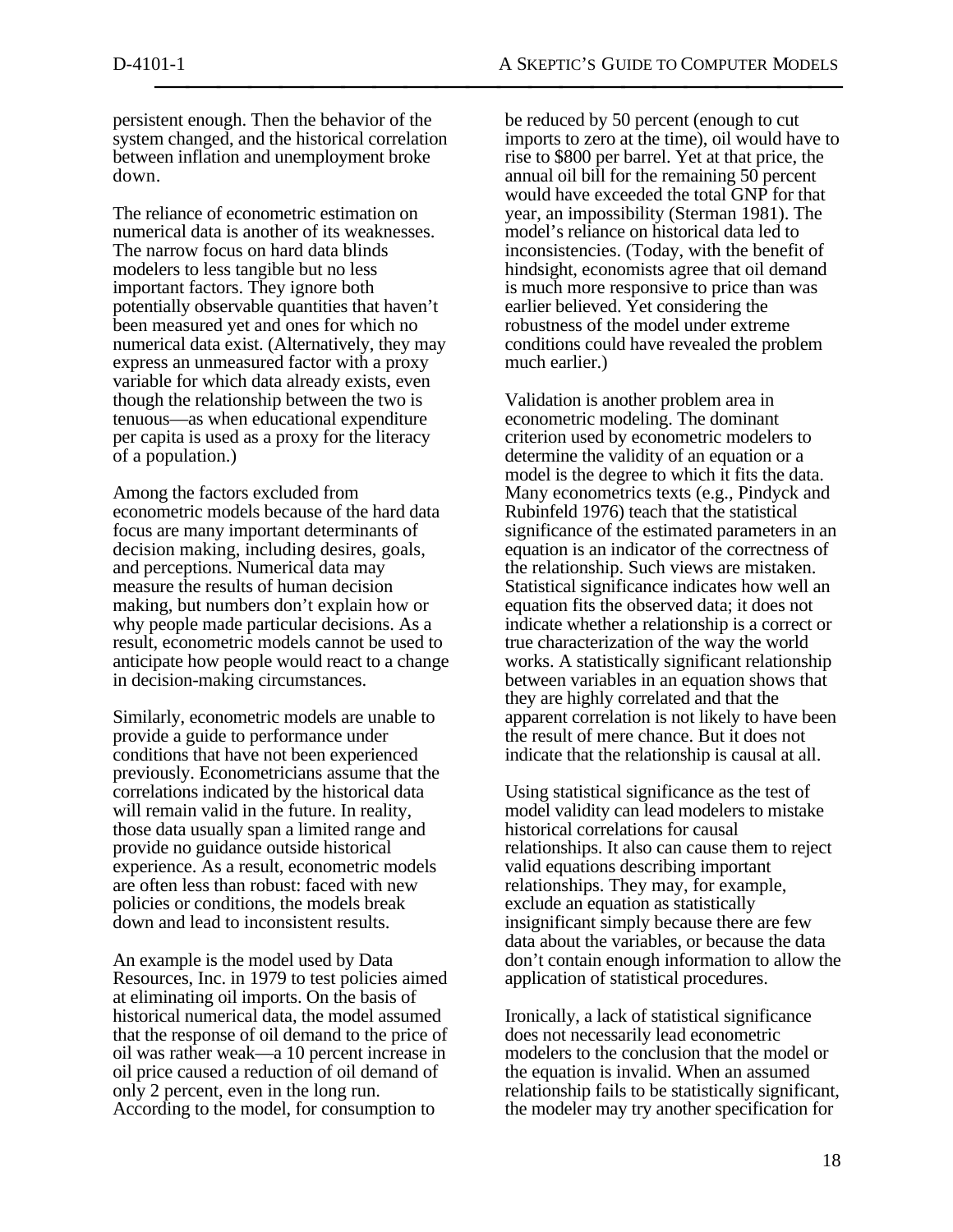the equation, hoping to get a better statistical fit. Without recourse to descriptive, microlevel data, the resulting equations may be ad hoc and bear only slight resemblance to either economic theory or actual behavior. Alternatively, the modelers may attempt to explain the discrepancy between the model and the behavior of the real system by blaming it on faulty data collection, exogenous influences, or other factors.

The Phillips curve again provides an example. When it broke down, numerous revisions of the equations were made. These attempts to find a better statistical fit met with limited success. Some analysts took another tack, pointing to the oil price shock, Russian wheat deal, or other one-of-a-kind events as the explanation for the change. Still others argued that there had been structural changes that caused the Phillips curve to shift out to higher levels of unemployment for any given inflation rate.

These flaws in econometrics have generated serious criticism from within the economic profession. Phelps-Brown notes that because controlled experiments are generally impossible in economics "running regressions between time series is only likely to deceive" (Phelps-Brown 1972, p. 6). Lester Thurow notes that econometrics has failed as a method for testing theories and is now used primarily as a "showcase for exhibiting theories." Yet as a device for advocacy, econometrics imposes few constraints on the prejudices of the modeler. Thurow concludes:

By simple random search, the analyst looks for the set of variables and functional forms that give the best equations. In this context the best equation is going to depend heavily upon the prior beliefs of the analyst. If the analyst believes that interest rates do not affect the velocity of money, he finds a 'best' equation that validates his particular prior belief. If the analyst believes that interest rates do affect the velocity of money, he finds a 'best' equation that validates this prior belief. (Thurow 1983, pp. 107-8)

But the harshest assessment of all comes from Nobel laureate Wassily Leontief:

Year after year economic theorists continue to produce scores of mathematical models and to explore in great detail their formal properties; and the econometricians fit algebraic functions of all possible shapes to essentially the same sets of data without being able to advance, in any perceptible way, a systematic understanding of the structure and the operations of a real economic system. (Leontief 1982, p. 107; see also Leontief 1971.)

But surely such theoretical problems matter little if the econometric models provide accurate predictions. After all, the prime purpose of econometric models is short-term prediction of the exact future state of the economy, and most of the attributes of econometrics (including the use of regression techniques to pick the "best" parameters from the available numerical data and the extensive reliance on exogenous variables) have evolved in response to this predictive purpose.

Unfortunately, econometrics fails on this score also; in practice, econometric models do not predict very well. The predictive power of econometric models, even over the short-term (one to four years), is poor and virtually indistinguishable from that of other forecasting methods. There are several reasons for this failure to predict accurately.

As noted earlier, in order to forecast, the modeler must provide estimates of the future values of the exogenous variables, and an econometric model may have dozens of these variables. The source of the forecasts for these variables may be other models but usually is the intuition and judgment of the modeler. Forecasting the exogenous variables consistently, much less correctly, is difficult.

Not surprisingly, the forecasts produced by econometric models often don't square with the modeler's intuition. When they feel the model output is wrong, many modelers, including those at the "big three" econometric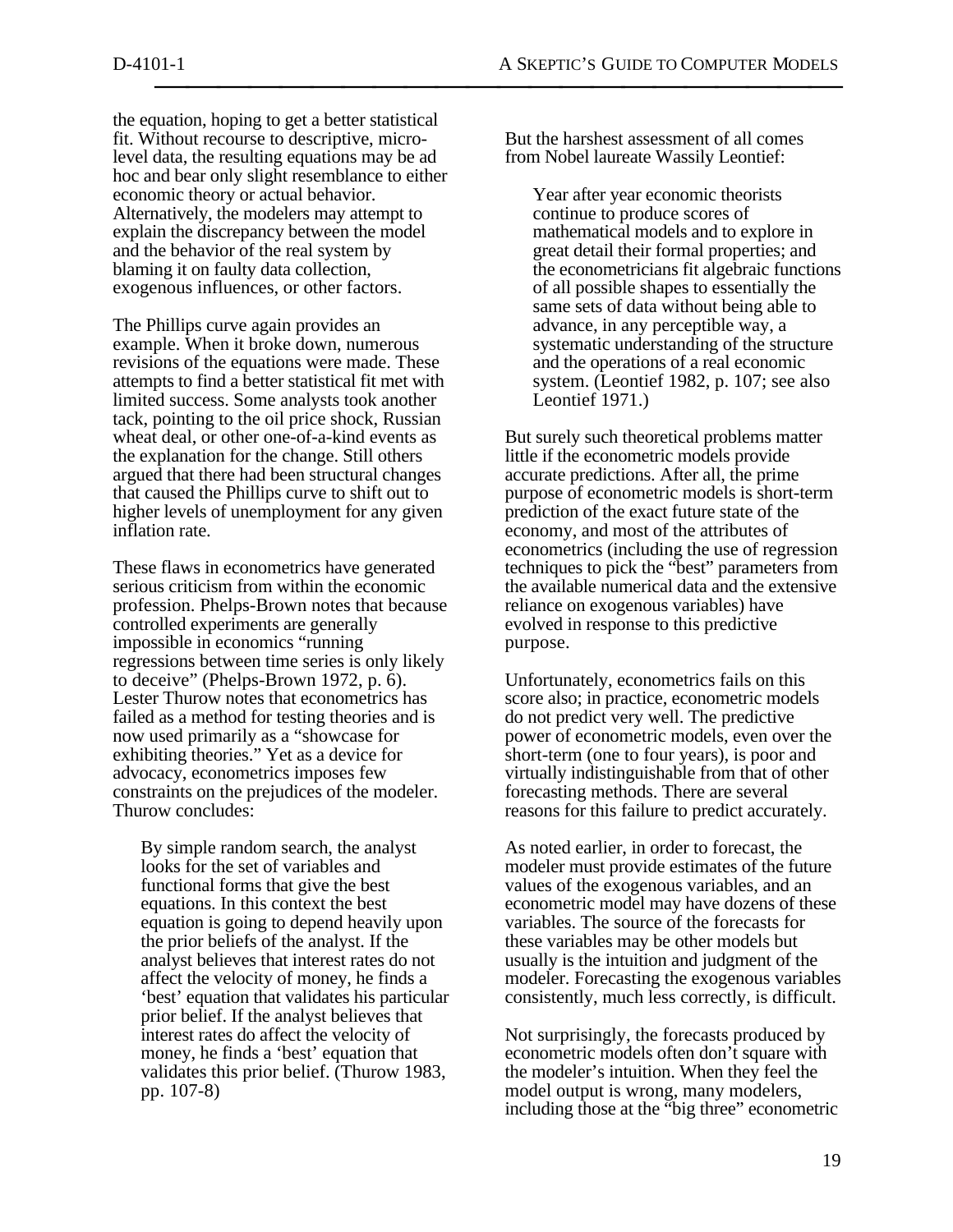forecasting firms—Chase Econometrics, Wharton Econometric Forecasting Associates, and Data Resources – simply adjust their forecasts. This fudging, or add factoring as they call it, is routine and extensive. The late Otto Eckstein of Data Resources admitted that their forecasts were 60 percent model and 40 percent judgment ("Forecasters Overhaul Models of Economy in Wake of 1982 Errors," *Wall Street Journal, 17* February 1983). *Business Week* ("Where Big Econometric Models Go Wrong," 30 March 1981) quotes an economist who points out that there is no way of knowing where the Wharton model ends and the model's developer, Larry Klein, takes over. Of course, the adjustments made by add factoring are strongly colored by the personalities and political philosophies of the modelers. In the article cited above, the *Wall Street Journal* quotes Otto Eckstein as conceding that his forecasts sometimes reflect an optimistic view: "Data Resources is the most influential forecasting firm in the country...If it were in the hands of a doomand-gloomer, it would be bad for the country."

In a revealing experiment, the Joint Economic Committee of Congress (through the politically neutral General Accounting Office) asked these three econometric forecasting firms (DRI, Chase, and Wharton) to make a series of simulations with their models, running the models under different assumptions about monetary policy. One set of forecasts was "managed" or add factored by the forecasters at each firm. The other set consisted of pure forecasts, made by the GAO using the untainted results of the models. As an illustration of the inconsistencies revealed by the experiment, consider the following: when the money supply was assumed to be fixed, the DRI model forecast that after ten years the interest rate would be 34 percent, a result totally contrary to both economic theory and historical experience. The forecast was then add factored down to a more reasonable 7 percent. The other models fared little better, revealing both the inability of the pure models to yield meaningful results and the extensive ad hoc adjustments made by the forecasters to render the results palatable (Joint Economic Committee 1982).

Add factoring has been criticized by other economists on the grounds that it is unscientific. They point out that, although the mental models used to add factor are the mental models of seasoned experts, these experts are subject to the same cognitive limitations other people face. And whether good or bad, the assumptions behind add factoring are always unexaminable.

The failure of econometric models have not gone unnoticed. A representative sampling of articles in the business press on the topic of econometric forecasting include the following headlines:

"1980: The Year The Forecasters Really Blew It." (Business Week, 14 July 1980).

"Where The Big Econometric Models Go Wrong." (Business Week, 30 March 1981).

"Forecasters Overhaul Models of Economy in Wake of 1982 Errors." (Wall Street Journal, 17 February, 1983).

"Business Forecasters Find Demand Is Weak in Their Own Business: Bad Predictions Are Factor." (Wall Street Journal, 7 September 1984).

"Economists Missing The Mark: More Tools, Bigger Errors." (New York Times, 12 December 1984).

The result of these failures has been an erosion of credibility regarding all computer models no matter what their purpose, not just econometric models designed for prediction. This is unfortunate. Econometric models are poor *forecasting* tools, but well-designed simulation models can be valuable tools for *foresight* and *policy design.* Foresight is the ability to anticipate how the system will behave if and when certain changes occur. It is not forecasting, and it does not depend on the ability to predict. In fact, there is substantial agreement among modelers of global problems that exact, point prediction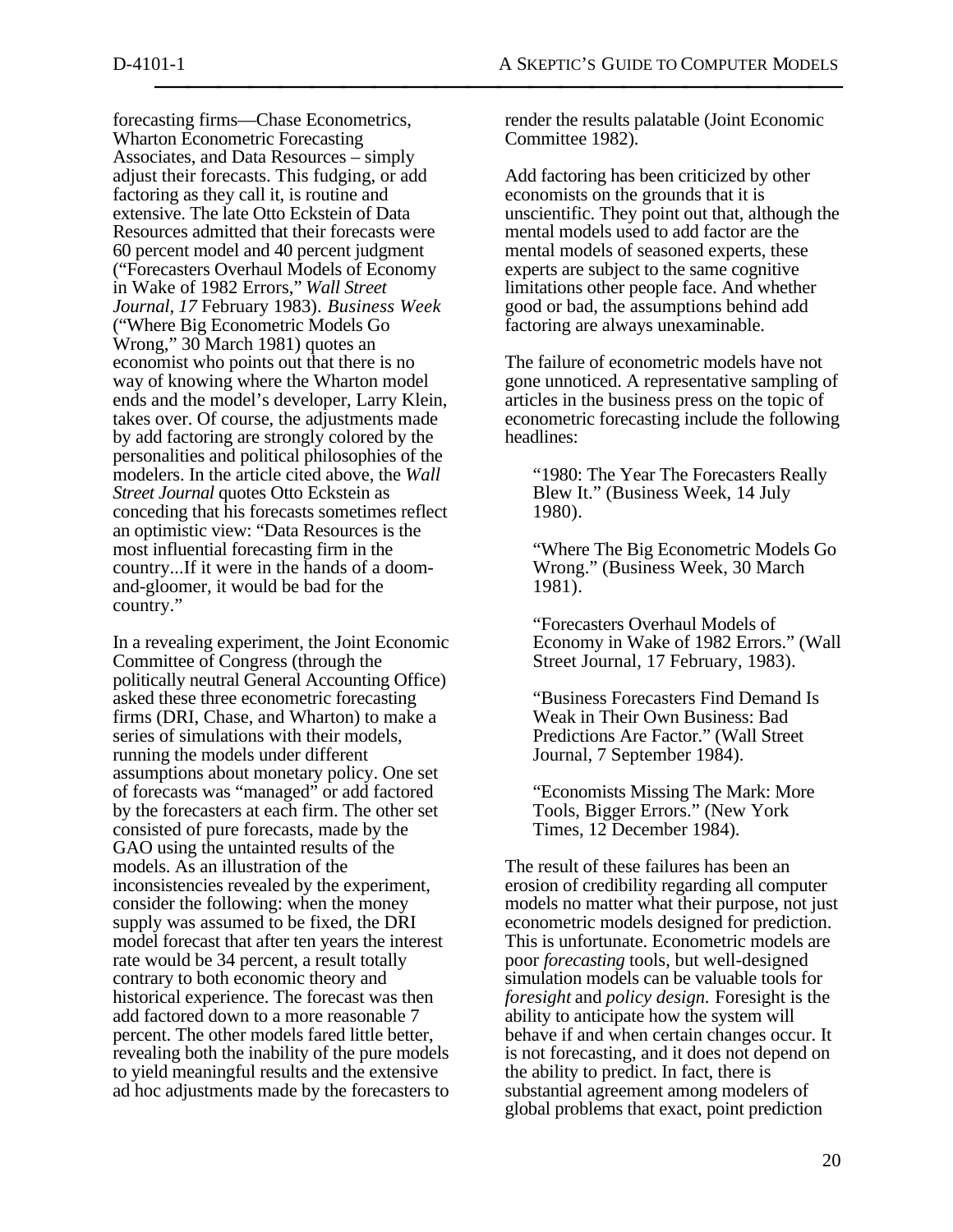of the future is neither possible nor necessary:

> ...at present we are far from being able to predict social-system behavior except perhaps for carefully selected systems in the very short term. Effort spent on attempts at precise prediction is almost surely wasted, and results that purport to be such predictions are certainly misleading. On the other hand, much can be learned from models in the form of broad, qualitative, conditional understanding—and this kind of understanding is useful (and typically the only basis) for policy formulation. If your doctor tells you that you will have a heart attack if you do not stop smoking, this advice is helpful, even if it does not tell you exactly when a heart attack will occur or how bad it will be. (Meadows, Richardson, and Bruckmann 1982, p. 279)

Of course, policy evaluation and foresight depend on an accurate knowledge of the history and current state of the world, and econometrics has been a valuable stimulus to the development of much-needed data gathering and measurement by governments and private companies. But econometric models do not seem well-suited to the types of problems of concern in policy analysis and foresight. Though these models purport to simulate human behavior, they in fact rely on unrealistic assumptions about the motivations of real people and the information available to them. Though the models must represent the physical world, they commonly ignore dynamic processes, disequilibrium, and the physical basis for delays between actions and results. Though they may incorporate hundreds of variables, they often ignore soft variables and unmeasured quantities. In real systems the feedback relationships between environmental, demographic, and social factors are usually as important as economic influences, but econometric models often omit these because numerical data are not available. Furthermore, econometrics usually deals with the short term, while foresight takes a longer view. Over the time span that is of concern in foresight, real systems are likely to deviate from their past recorded

behaviors, making unreliable the historical correlations on which econometric models are based.

#### **Checklist for the Model Consumer**

The preceding discussion has focused on the limitations of various modeling approaches in order to provide potential model consumers with a sense of what to look out for when choosing a model. Despite the limitations of modeling, there is no doubt that computer models can be and have been extremely useful foresight tools. Well-built models offer significant advantages over the often faulty mental models currently in use.

The following checklist provides further assistance to decision makers who are potential model users. It outlines some of the key questions that should be asked to evaluate the validity of a model and its appropriateness as a tool for solving a specific problem.

What is the problem at hand? What is the problem addressed by the model?

What is the boundary of the model? What factors are endogenous? Exogenous? Excluded? Are soft variables included? Are feedback effects properly taken into account? Does the model capture possible side effects, both harmful and beneficial?

What is the time horizon relevant to the problem? Does the model include as endogenous components those factors that may change significantly over the time horizon?

Are people assumed to act rationally and to optimize their performance? Does the model take non-economic behavior (organizational realities, non-economic motives, political factors, cognitive limitations) into account?

Does the model assume people have perfect information about the future and about the way the system works, or does it take into account the limitations, delays, and errors in acquiring information that plague decision makers in the real world?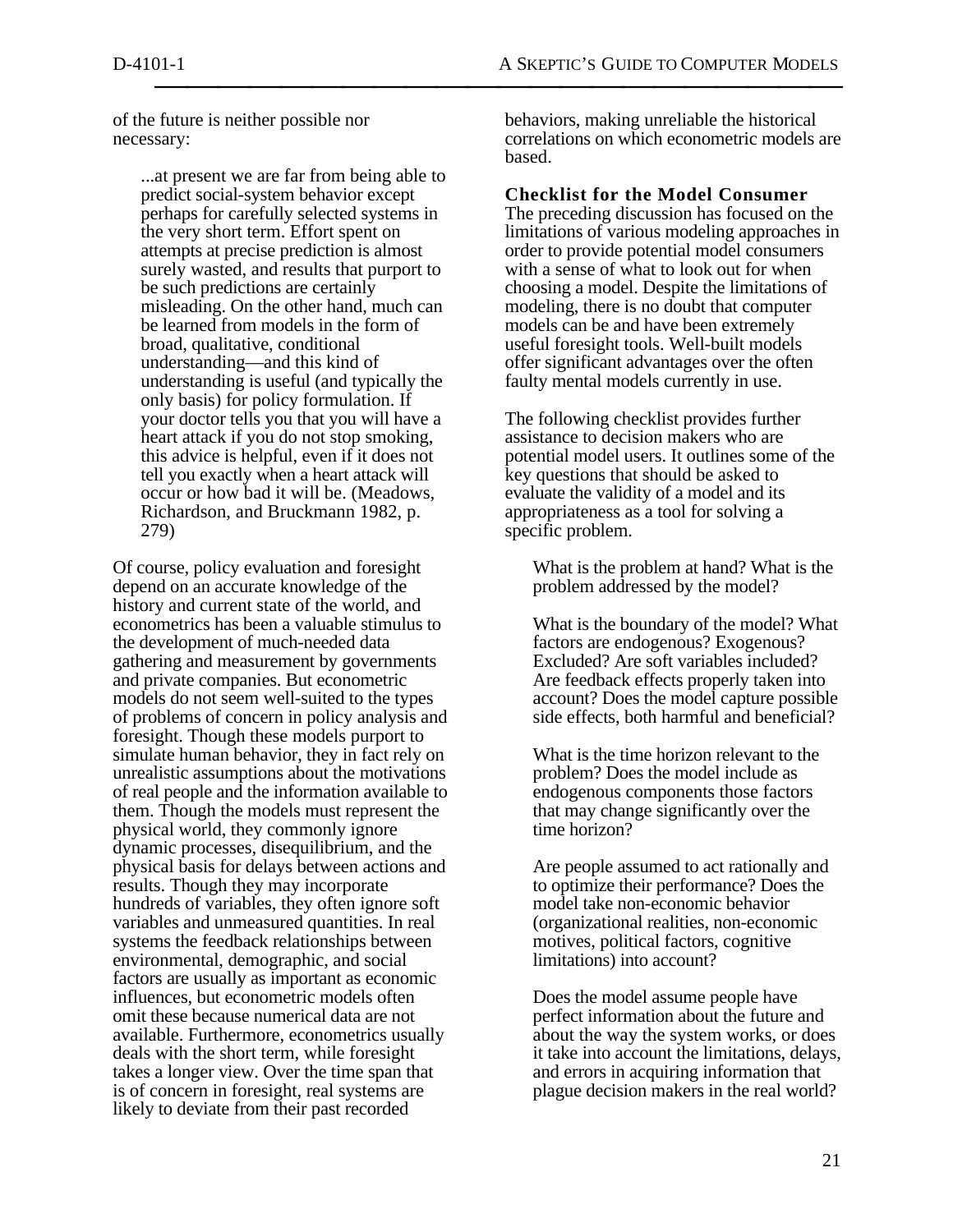Are appropriate time delays, constraints, and possible bottlenecks taken into account?

Is the model robust in the face of extreme variations in input assumptions?

Are the policy recommendations derived from the model sensitive to plausible variations in its assumptions?

Are the results of the model reproducible? Or are they adjusted (add factored) by the model builder?

Is the model currently operated by the team that built it? How long does it take for the model team to evaluate a new situation, modify the model, and incorporate new data?

Is the model documented? Is the documentation publicly available? Can third parties use the model and run their own analyses with it?

# **Conclusions**

The inherent strengths and weaknesses of computer models have crucial implications for their application in foresight and policy analysis. Intelligent decision-making requires the appropriate use of many different models designed for specific purposes—not reliance on a single, comprehensive model of the world. To repeat a dictum offered above, "Beware the analyst who proposes to model an entire social or economic system rather than a problem." It is simply not possible to build a single, integrated model of the world, into which mathematical inputs can be inserted and out of which will flow a coherent and useful understanding of world trends.

To be used responsibly, models must be subjected to debate. A cross-disciplinary approach is needed; models designed by experts in different fields and for different purposes must be compared, contrasted, and criticized. The foresight process should foster such review.

The history of global modeling provides a good example. The initial global modeling efforts, published in *World Dynamics* (Forrester 1971) and *The Limits To Growth* (Meadows et al. 1972) provoked a storm of controversy. A number of critiques appeared, and other global models were soon developed. Over a period of ten years, the International Institute for Applied Systems Analysis (IIASA) conducted a program of analysis and critical review in which the designers of global models were brought together. Six major symposia were held, and eight important global models were examined and discussed. These models had different purposes, used a range of modeling techniques, and were built by persons with widely varying backgrounds. Even after the IIASA conferences, there remain large areas of methodological and substantive disagreement among the modelers. Yet despite these differences, consensus did emerge on a number of crucial issues (Meadows, Richardson, and Bruckmann 1982), including the following:

Physical and technical resources exist to satisfy the basic needs of all the world's people into the foreseeable future.

Population and material growth cannot continue forever on a finite planet.

Continuing "business as usual" policies in the next decades will not result in a desirable future nor even in the satisfaction of basic human needs.

Technical solutions alone are not sufficient to satisfy basic needs or create a desirable future.

The IIASA program on global modeling represents the most comprehensive effort to date to use computer models as a way to improve human understanding of social issues. The debate about the models created agreement on crucial issues where none had existed. The program helped to guide further research and provided a standard for the effective conduct of foresight in both the public and private sectors.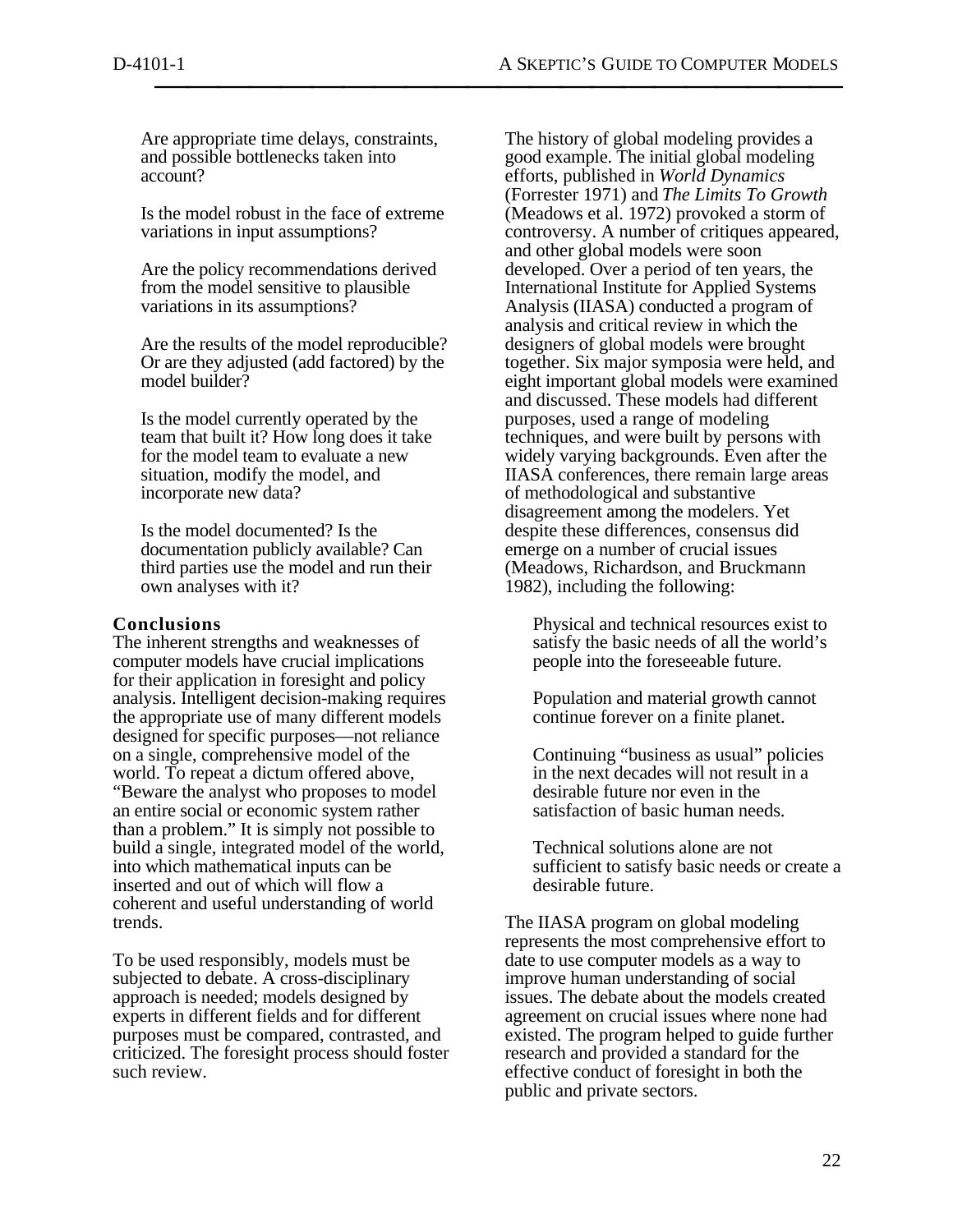At the moment, model-based analyses usually take the form of studies commissioned by policy makers. The clients sit and wait for the final reports, largely ignorant of the methods, assumptions, and biases that the modelers put into the models. The policy makers are thus placed in the role of supplicants awaiting the prophecies of an oracle. When the report finally arrives, they may, like King Croesus before the Oracle at Delphi, interpret the results in accordance with their own preconceptions. If the results are unfavorable, they may simply ignore them. Policy makers who use models as black boxes, who accept them without scrutinizing their assumptions, who do not examine the sensitivity of the conclusions to variations in premises, who do not engage the model builders in dialogue, are little different from the Delphic supplicants or the patrons of astrologers. And these policy makers justly alarm critics, who worry that black box modeling abdicates to the modelers and the computer a fundamental human responsibility (Weizenbaum 1976).

No one can (or should) make decisions on the basis of computer model results that are simply presented, "take 'em or leave 'em." In fact, the primary function of model building should be educational rather than predictive. Models should not be used as a substitute for critical thought, but as a tool for improving judgment and intuition. Promising efforts in corporations, universities, and public education are described in Senge 1989; Graham, Senge, Sterman, and Morecroft 1989; Kim 1989; and Richmond 1987.

Towards that end, the role of computer models in policy making needs to be redefined. What is the point of computer modeling? It should be remembered that we all use models of some sort to make decisions and to solve problems. Most of the pressing issues with which public policy is concerned are currently being handled solely with mental models, and those mental models are failing to resolve the problems. The alternative to continued reliance on mental models is computer modeling. But why turn to computer models if they too are far from perfect?

The value in computer models derives from the differences between them and mental models. When the conflicting results of a mental and a computer model are analyzed, when the underlying causes of the differences are identified, both of the models can be improved.

Computer modeling is thus an essential part of the educational process rather than a technology for producing answers. The success of this dialectic depends on our ability to create and learn from shared understandings of our models, both mental and computer. Properly used, computer models can improve the mental models upon which decisions are actually based and contribute to the solution of the pressing problems we face.

## **References**

Barney, Gerald O., ed. 1980. *The Global 2000 Report to the President.* 3 vols. Washington, DC: US Government Printing Office.

Business Forecasters Find Demand Is Weak in Their Own Business: Bad Predictions Are Factor. *Wall Street Journal, 7* September 1984.

Cyert, R., and March, J. 1963. A *Behavioral Theory of the Firm*. Englewood Cliffs, NJ: Prentice Hall.

Department of Energy. 1979. *National Energy Plan II.* DOE/TIC-10203. Washington, DC: Department of Energy.

 . 1983*. Energy Projections to the Year 2000.* Washington, DC: Department of Energy, Office of Policy, Planning, and Analysis.

Eckstein, O. *1983. The DRl Model of the US Economy.* New York, McGraw Hill.

Economists Missing the Mark: More Tools, Bigger Errors. *New York Times,* 12 December 1984.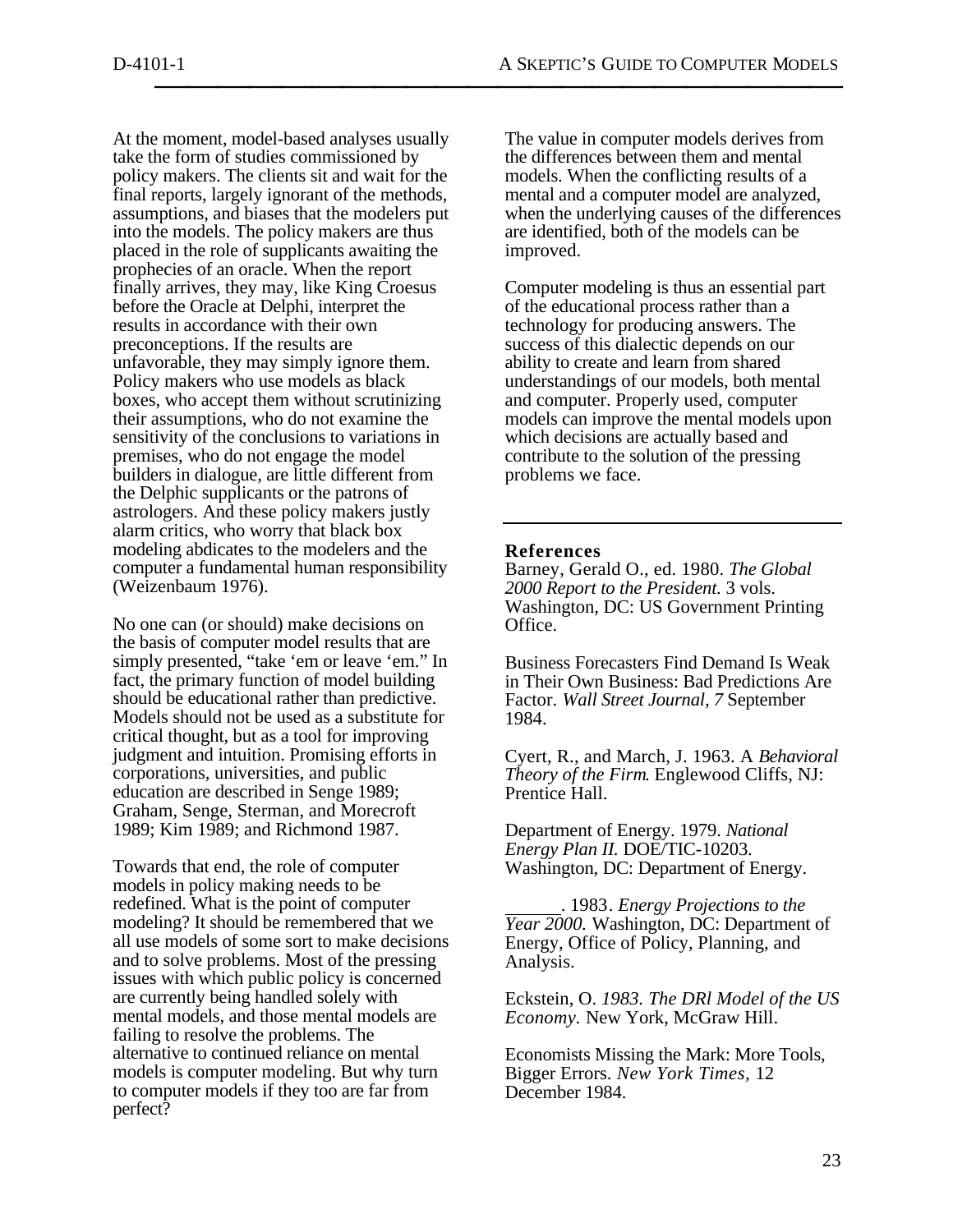Federal Energy Administration. 1974. *Project Independence Report.* Washington, DC: Federal Energy Administration.

Forecasters Overhaul Models of Economy in Wake of 1982 Errors. *Wall Street Journal, 17* February, 1983.

Forrester, Jay W. 1969*. Urban Dynamics.* Cambridge, Mass.: MIT Press.

 . 1971. *World Dynamics.* Cambridge, Mass.: MIT Press.

 . 1980. Information Sources for Modeling the National Economy. *Journal of the American Statistical Association* 75(371):555-574.

Graham, Alan K.; Senge, Peter M.; Sterman, John D.; and Morecroft, John D. W. 1989. Computer Based Case Studies in Management Education and Research. In *Computer-Based Management of Complex Systems,* eds. P. Milling and E. Zahn, pp. 317-326. Berlin: Springer Verlag.

Grant, Lindsey, ed. 1988. *Foresight and National Decisions: The Horseman and the Bureaucrat.* Lanham, Md.: University Press of America.

Greenberger, M., Crenson, M. A., and Crissey, B. L. 1976. *Models in the Policy Process.* New York: Russell Sage Foundation.

Hogarth, R. M. 1980. *Judgment and Choice.* New York: Wiley.

Joint Economic Committee. 1982. *Three Large Scale Model Simulations of Four Money Growth Scenarios.* Prepared for subcommittee on Monetary and Fiscal Policy, 97th Congress 2nd Session, Washington, DC

Jorgenson, D. W. 1963. Capital Theory and Investment Behavior. *American Economic Review* 53:247-259.

Kahneman, D., Slovic, P., and Tversky, A. 1982. *Judgment Under Uncertainty:*

*Heuristics and Biases.* Cambridge: Cambridge University Press.

Kaldor, Nicholas. 1972. The Irrelevance of Equilibrium Economics. *The Economic Journal* 82: 1237-55.

Kim, D. 1989. Learning Laboratories: Designing a Reflective Learning Environment. In *Computer-Based Management of Complex Systems, P.* Milling and E. Zahn, eds., pp. 327-334. Berlin: Springer Verlag

Leontief, Wassily. 1971. Theoretical Assumptions and Nonobserved Facts. *American Economic Review* 61(1):1-7.

 . 1982. Academic Economics. *Science*, 217: 104-107.

Lucas, R. 1976. Econometric Policy Evaluation: A Critique. In *The Phillips Curve and Labor Markets,* K. Brunner and A. Meltzer, eds. Amsterdam: North-Holland.

Meadows, Donella H.; Meadows, Dennis L.; Randers, Jorgen.; and Behrens, William W. 1972*. The Limits to Growth.* New York: Universe Books.

Meadows, Donella H. 1982. Whole Earth Models and Systems. *CoEvolution Quarterly,* Summer 1982, pp. 98-108.

Meadows, Donella H.; Richardson, John; and Bruckmann, Gerhart 1982. *Groping in The Dark.* Somerset, NJ: Wiley.

Morecroft, John D. W. 1983. System Dynamics: Portraying Bounded Rationality. *Omega II:* 131-142.

 . 1988. System Dynamics and Microworlds for Policy Makers. *European Journal of Operational Research* 35(5):301- 320.

 . 1980: The Year The Forecasters Really Blew It *Business Week,* 14 July 1980.